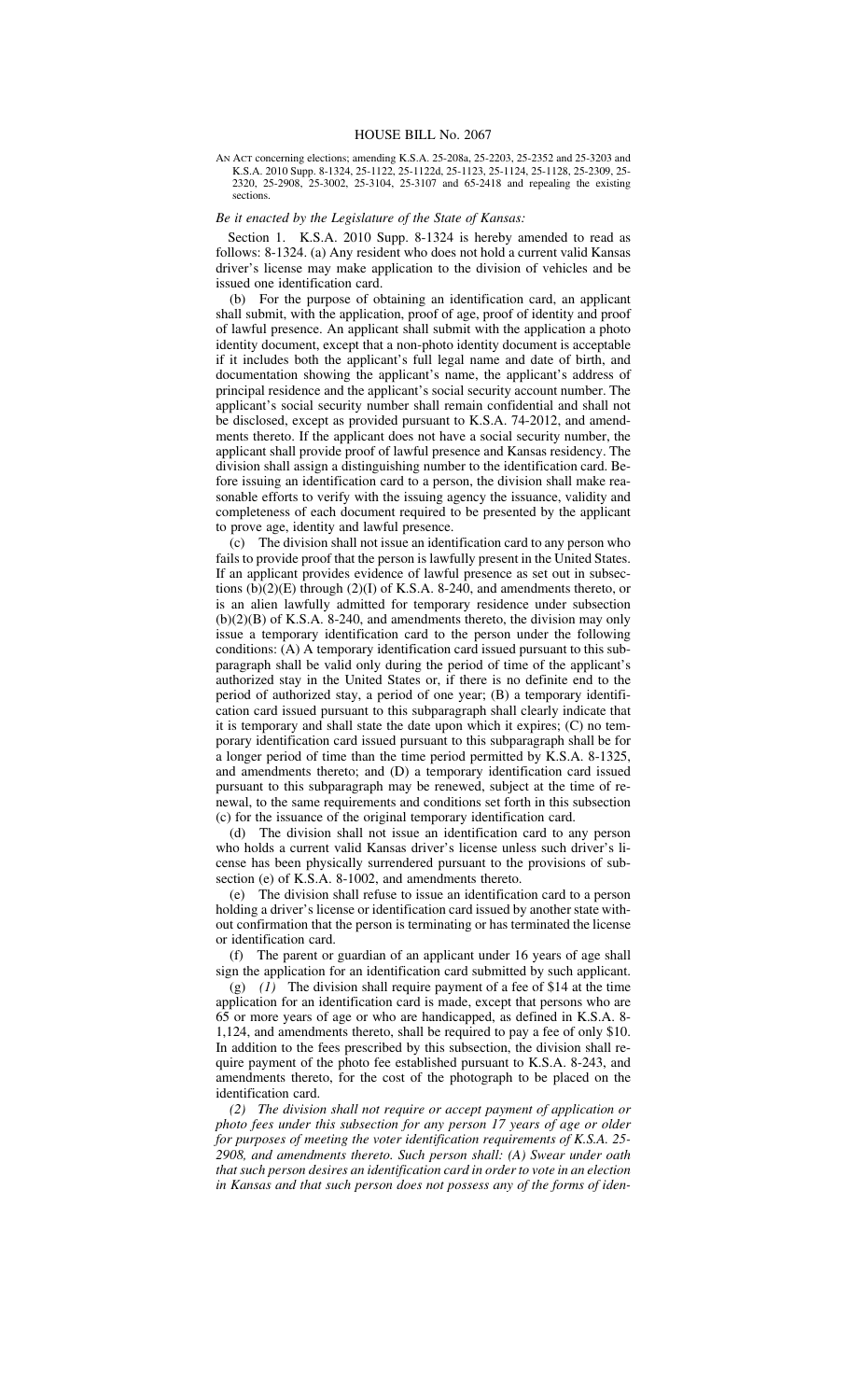*tification acceptable under K.S.A. 25-2908, and amendments thereto. The affidavit shall specifically list the acceptable forms of identification under K.S.A. 25-2908, and amendments thereto.*

*(B) Such person shall also produce evidence that such person is registered to vote in Kansas.*

(h) All Kansas identification cards shall have physical security features designed to prevent tampering, counterfeiting or duplication for fraudulent purposes.

(i) For the purposes of K.S.A. 8-1324 through 8-1328, and amendments thereto, a person shall be deemed to be a resident of the state if:

(1) The person owns, leases or rents a place of domicile in this state;

(2) the person engages in a trade, business or profession in this state;

(3) the person is registered to vote in this state;

(4) the person enrolls the person's child in a school in this state; or

(5) the person registers the person's motor vehicle in this state. (j) The division shall require that any person applying for an identification card submit to a mandatory facial image capture.

(k) The director of vehicles may issue a temporary identification card to an applicant who cannot provide valid documentary evidence as defined by subsection (c), if the applicant provides compelling evidence proving current lawful presence. Any temporary identification card issued pursuant to this subparagraph shall be valid for one year.

(l) Upon payment of the required fee, the division shall issue to every applicant qualifying under the provisions of this act an identification card. Such identification card shall bear a distinguishing number assigned to the cardholder, the full legal name, date of birth, address of principal residence, a brief description of the cardholder, a colored digital photograph of the cardholder, and a facsimile of the signature of the cardholder. An identification card which does not contain the address of principal residence of the cardholder as required may be issued to persons who are program participants pursuant to K.S.A. 2010 Supp. 75-455, and amendments thereto.

Sec. 2. K.S.A. 2010 Supp. 25-1122 is hereby amended to read as follows: 25-1122. (a) Any registered voter may file with the county election officer where such person is a resident, or where such person is authorized by law to vote as a former precinct resident, an application for an advance voting ballot. The signed application shall be transmitted only to the county election officer by personal delivery, mail, facsimile or as otherwise provided by law.

(b) If the registered voter is applying for an advance voting ballot to be transmitted in person, and such voter is a first-time voter, such voter shall provide *identification pursuant to K.S.A. 25-2908, and amendments thereto.* a form of valid identification such as a current and valid Kansas driver's license, nondriver's identification card, utility bill, bank statement, paycheck, government check or other government document containing the voter's current name and address as indicated on the registration book. Such voter shall not be required to provide identification if such voter has previously provided current and valid identification in the county where registered.

(c) If the registered voter is applying for an advance voting ballot to be transmitted by mail, and such voter is a first-time voter, such voter shall provide on *with* the application for an advance voting ballot the voter's current and valid Kansas driver's license number, nondriver's identification card number or *a photocopy of any other identification provided by K.S.A. 25-2908, and amendments thereto.* the last four digits of the voter's social security number, or shall provide with the application a copy of the voter's current and valid Kansas driver's license, nondriver's identification card, utility bill, bank statement, paycheck, government check or other government document containing the voter's current name and address as indicated on the registration book. Such voter shall not be required to provide identification if such voter has previously provided current and valid identification in the county where registered.

(d) If a first-time voter is unable or refuses to provide current and valid identification, or if the name and address do not match the voter's name and address on the registration book, the *A* voter may vote a provisional ballot according to K.S.A. 25-409, and amendments thereto*, if:*

*(1) The voter is unable or refuses to provide current and valid identification; or*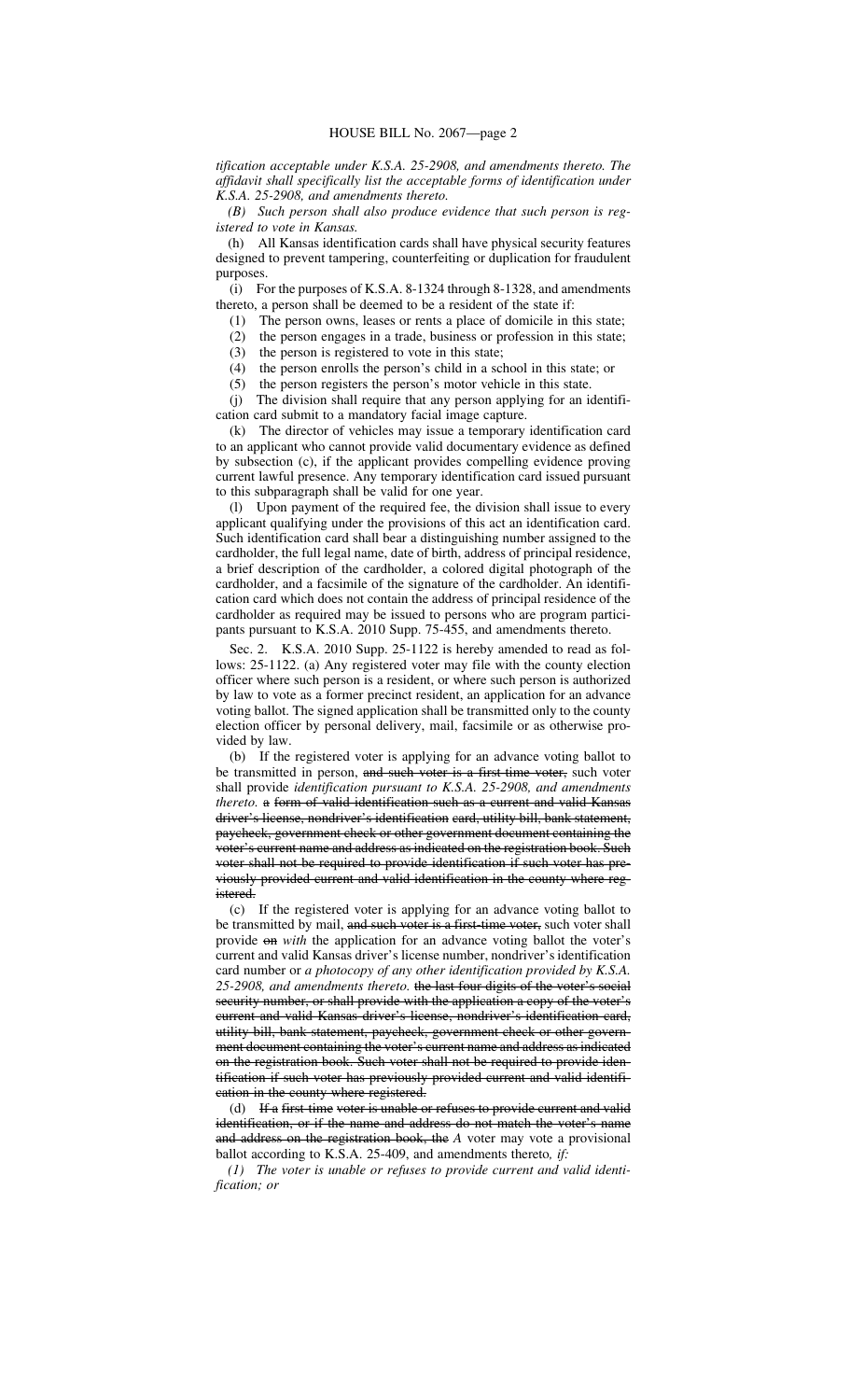*(2) the name and address of the voter provided on the application for an advance voting ballot do not match the voter's name and address on the registration book*. The voter shall provide a valid form of identification as defined in subsection (c) of *K.S.A. 25-2908, and amendments thereto,* this section to the county election officer in person or provide a copy by mail or electronic means before the meeting of the county board of canvassers. At the meeting of the county board of canvassers the county election officer shall present copies of identification received from provisional voters and the corresponding provisional ballots. If the county board of canvassers determines that a voter's identification is valid and the provisional ballot was properly cast, the ballot shall be counted.

*(e) No county election officer shall provide an advance voting ballot to a person who is requesting an advance voting ballot to be transmitted by mail unless:*

*(1) The county election official verifies that the signature of the person matches that on file in the county voter registration records. Signature verification may occur by electronic device or by human inspection. In the event that the signature of a person who is requesting an advance voting ballot does not match that on file, the county election officer shall attempt to contact the person and shall offer the person another opportunity to* mail in *provide such person's signature for the purposes of verifying the person's identity. If the county election officer is unable to reach the person, the county election officer may transmit a provisional ballot, however, such provisional ballot may not be counted unless a signature is included therewith that can be verified; and*

*(2) the person provides such person's full Kansas driver's license number, Kansas nondriver's identification card number issued by the division of vehicles, or submits such person's application for an advance voting ballot and a copy of identification provided by K.S.A. 25-2908, and amendments thereto, to the county election officer for verification. If a person applies for an advance voting ballot to be transmitted by mail but fails to provide identification pursuant to this subsection or the identification of such person cannot be verified by the county election officer, the county election officer shall provide information to such person regarding the voter rights provisions of subsection (d) and shall provide such person an opportunity to provide identification pursuant to this subsection. For the purposes of this act, Kansas state offices and offices of any subdivision of the state will allow any person seeking to vote by an advance voting ballot the use a photocopying device to make one photocopy of an identification document at no cost.*

(e) *(f)* Applications for advance voting ballots to be transmitted to the voter by mail shall be filed only at the following times:

(1) For the primary election occurring on the first Tuesday in August in even-numbered years, between April 1 of such year and the last business day of the week preceding such primary election.

(2) For the general election occurring on the Tuesday succeeding the first Monday in November in even-numbered years, between 90 days prior to such election and the last business day of the week preceding such general election.

(3) For the primary election held five weeks preceding the first Tuesday in April, between January 1 of the year of such election and the last business day of the week preceding such primary election.

(4) For the general election occurring on the first Tuesday in April, between January 1 of the year of such election and the last business day of the week preceding such general election.

(5) For question submitted elections occurring on the date of a primary or general election, the same as is provided for ballots for election of officers at such election.

(6) For question submitted elections not occurring on the date of a primary or general election, between the time of the first published notice thereof and the last business day of the week preceding such question submitted election, except that if the question submitted election is held on a day other than a Tuesday, the county election officer shall determine the final date for mailing of advance voting ballots, but such date shall not be more than three business days before such election.

(7) For any special election of officers, at such time as is specified by the secretary of state.

(8) For the presidential preference primary, between January 1 of the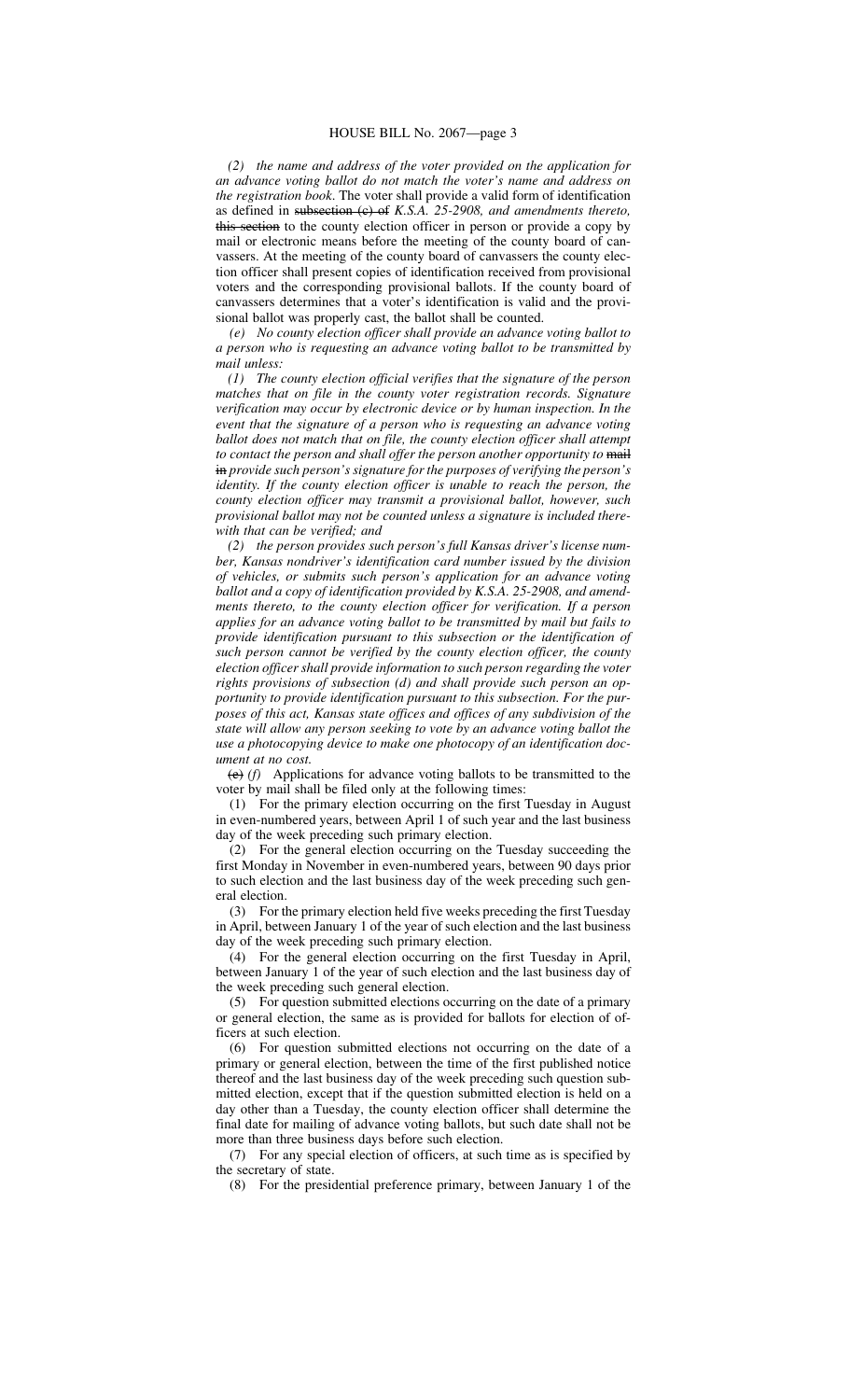year in which such primary is held and the last business day of the week preceding such primary election.

The county election officer of any county may receive applications prior to the time specified in this subsection  $(e)$  and hold such applications until the beginning of the prescribed application period. Such applications shall be treated as filed on that date.

 $(f)$  *(g)* Unless an earlier date is designated by the county election office, applications for advance voting ballots transmitted to the voter in person in the office of the county election officer shall be filed on the Tuesday next preceding the election and on each subsequent business day until no later than 12:00 noon on the day preceding such election. If the county election officer so provides, applications for advance voting ballots transmitted to the voter in person in the office of the county election officer also may be filed on the Saturday preceding the election. Upon receipt of any such properly executed application, the county election officer shall deliver to the voter such ballots and instructions as are provided for in this act.

An application for an advance voting ballot filed by a voter who has a temporary illness or disability or who is not proficient in reading the English language or by a person rendering assistance to such voter may be filed during the regular advance ballot application periods until the close of the polls on election day.

The county election officer may designate places other than the central county election office as satellite advance voting sites. At any satellite advance voting site, a registered voter may obtain an application for advance voting ballots. Such ballots and instructions shall be delivered to the voter in the same manner and subject to the same limitations as otherwise provided by this subsection.

(g) *(h)* Any person having a permanent disability or an illness which has been diagnosed as a permanent illness is hereby authorized to make an application for permanent advance voting status. Applications for permanent advance voting status shall be in the form and contain such information as is required for application for advance voting ballots and also shall contain information which establishes the voter's right to permanent advance voting status.

(h) *(i)* On receipt of any application filed under the provisions of this section, the county election officer shall prepare and maintain in such officer's office a list of the names of all persons who have filed such applications, together with their correct post office address and the precinct, ward, township or voting area in which such persons claim to be registered voters or to be authorized by law to vote as former precinct residents and the present resident address of each applicant. Such names and addresses shall remain so listed until the day of such election. The county election officer shall maintain a separate listing of the names and addresses of persons qualifying for permanent advance voting status. All such lists shall be available for inspection upon request in compliance with this subsection by any registered voter during regular business hours. The county election officer upon receipt of such applications shall enter upon a record kept by such officer the name and address of each applicant, which record shall conform to the list above required. Before inspection of any advance voting ballot application list, the person desiring to make such inspection shall provide to the county election officer identification in the form of driver's license or other reliable identification and shall sign a log book or application form maintained by such officer stating such person's name and address and showing the date and time of inspection. All records made by the county election officer shall be subject to public inspection, except that the voter identification information required by subsections (b) and (c) and the identifying number on ballots and ballot envelopes and records of such numbers shall not be made public.

 $(i)$  *(i)* If a person on the permanent advance voting list fails to vote in two consecutive general elections held on the Tuesday succeeding the first Monday in November of each even-numbered year, the county election officer may mail a notice to such voter. Such notice shall inform the voter that the voter's name will be removed from the permanent advance voting list unless the voter renews the application for permanent advance voting status within 30 days after the notice is mailed. If the voter fails to renew such application, the county election officer shall remove the voter's name from the permanent advance voting list. Failure to renew the application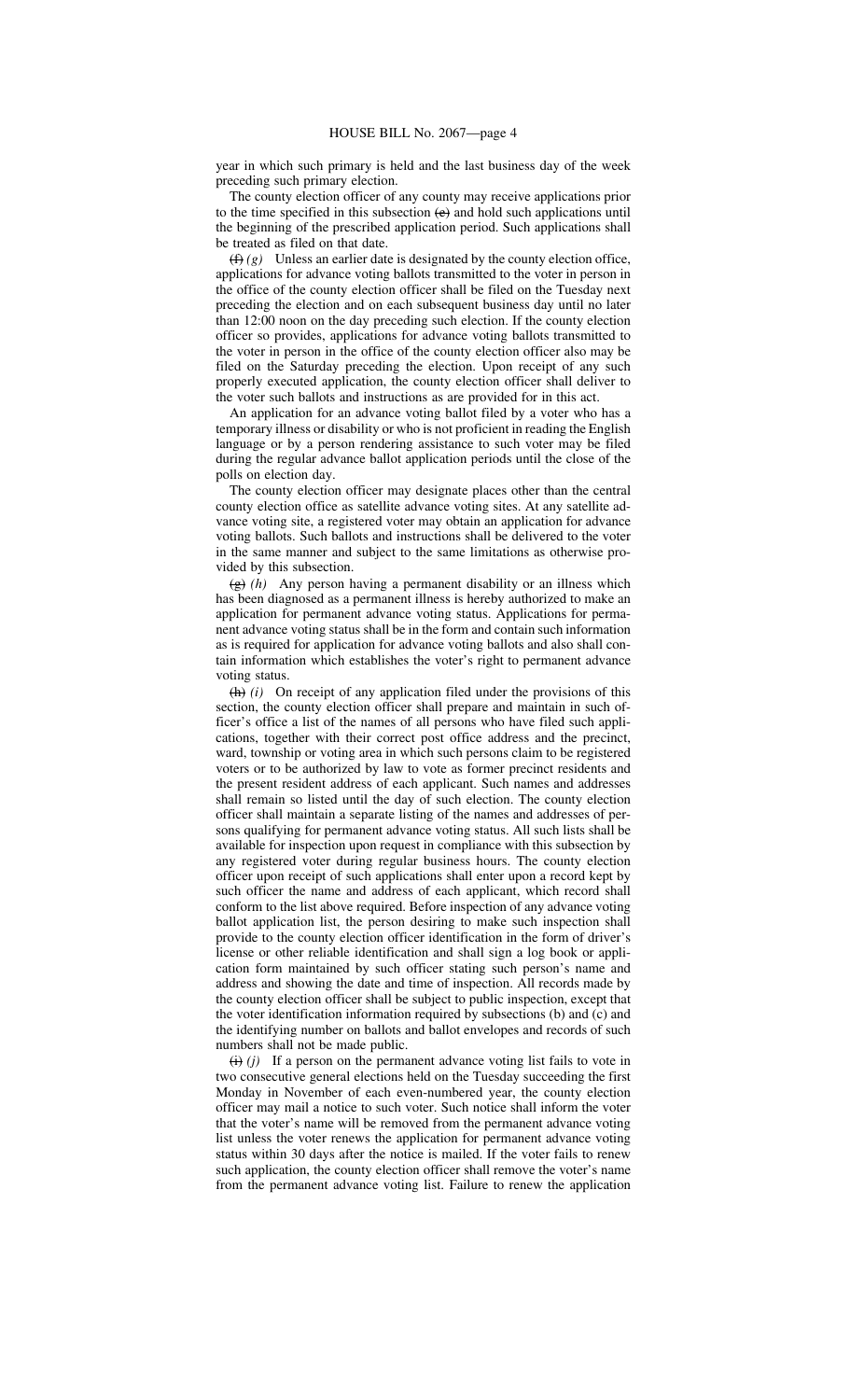for permanent advance voting status shall not result in removal of the voter's name from the voter registration list.<br>(i) For the purposes of this section. "first

For the purposes of this section, "first-time voter" means a registered voter who has not previously voted in any election in the county in which the voter desires to vote. First-time voter includes a person whose name was removed from the county registration list in accordance with K.S.A. 25-2316c, and amendments thereto, and who has re-registered.

(k) The secretary of state may adopt rules and regulations *in order to implement the provisions of this section and to define* defining valid forms of identification.

Sec. 3. K.S.A. 2010 Supp. 25-1122d is hereby amended to read as follows: 25-1122d. (a) The application for an advance voting ballot to be transmitted by mail shall be accompanied by an affirmation in substance as follows:

Affirmation of an Elector of the County of **Allen County of Allen County of Allen County of Allen County of Allen County of Allen County of Allen County of Allen County of Allen County of Allen County of Allen County of Al** Vote an Advance Voting Ballot

State of  $\frac{\ }{\ }$ , County of  $\frac{\ }{\ }$ , ss:

I,

I,

## (Please print name)

do solemnly affirm under penalty of perjury that I am a qualified elector of the precinct of the ward, residing at number on street, city of street, city of street, city of street, city of street, city of street, city of street, city of street, city of street, city of street, city of street, city of st

, or in the township of \_\_\_\_\_\_\_\_\_, county of \_\_\_\_\_\_\_, and state of Kansas. My date of birth is \_\_\_\_\_\_\_\_\_\_\_\_ (month/day/year). I understand that if I have not previously voted in any election in this county and I have

not previously submitted valid identification, *a current and valid Kansas driver's license number or Kansas nondriver's identification card number must be provided in order to receive a ballot. If I do not have a current and valid Kansas driver's license number or Kansas nondriver's identification card number,* I must provide one of the following forms of identification with this application in order to receive a ballot:

(1) A current and valid Kansas driver's license number or nondriver's identification card number; or*A copy of any one of the following types of photographic identification: a driver's license issued by Kansas or by another state or district of the United States, a state identification card issued by Kansas or by another state or district of the United States, a concealed carry of handgun license issued by Kansas or a concealed carry of handgun or weapon license issued by another state or district of the United States, a United States passport, an employee badge or identification document issued by a municipal, county, state, or federal government office or agency, a military identification document issued by the United States, a student identification card issued by an accredited post secondary institution of education in the state of Kansas, or a public assistance identification card issued by a municipal, county, state, or federal government office or agency.*

(2) the last four digits of my social security number; or

(3) a copy of a current and valid Kansas driver's license or nondriver's identification card, utility bill, bank statement, paycheck, government check, or other government that that shows my name and address.

I am entitled to vote an advance voting ballot and I have not voted and will not otherwise vote at the election to be held on  $\overline{\hspace{1cm}}$  (date). My political party is (to be filled in only when requesting primary election ballots). I desire my ballots to be sent to the following address:

Signature of voter.

Note: False statement on this affirmation is a severity level 9, nonperson felony. (b) The application for an advance voting ballot to be transmitted in person shall be accompanied by an affirmation in substance as follows:

Affirmation of an Elector of the County of **Allen County of Allen County of Allen County of Allen County of Allen County of Allen County of Allen County of Allen County of Allen County of Allen County of Allen County of Al** Vote an Advance Voting Ballot

State of  $\frac{1}{\sqrt{2}}$ , County of  $\frac{1}{\sqrt{2}}$ , ss:

#### (Please print name)

do solemnly affirm under penalty of perjury that I am a qualified elector of the precinct of the ward, residing at number on street, city of , or in the township of \_\_\_\_\_\_\_\_\_, county of \_\_\_\_\_\_\_\_, and state of

Kansas. My date of birth is \_\_\_\_\_\_\_\_\_\_\_\_ (month/day/year). I understand that if I have not previously voted in any election in this county and I have not previously submitted valid identification, I must provide one of the following forms of identification with this application in order to receive a ballot: a current and valid Kansas<br>driver's license number or nondriver's identification card, utility bill, bank statement, pay-

or nondriver's identification card, utility bill, bank statement, paycheck, government check or other government document that shows my name I am entitled to vote an advance voting ballot and I have not voted and will not otherwise vote at the election to be held on  $\qquad$  (date). My political party is

(to be filled in only when requesting primary election ballots).

### Signature of voter.

Note: False statement on this affirmation is a severity level 9, nonperson felony.

(c) An application for permanent advance voting status shall be on a form prescribed by the secretary of state for this purpose. Such application shall contain an affirmation concerning substantially the same information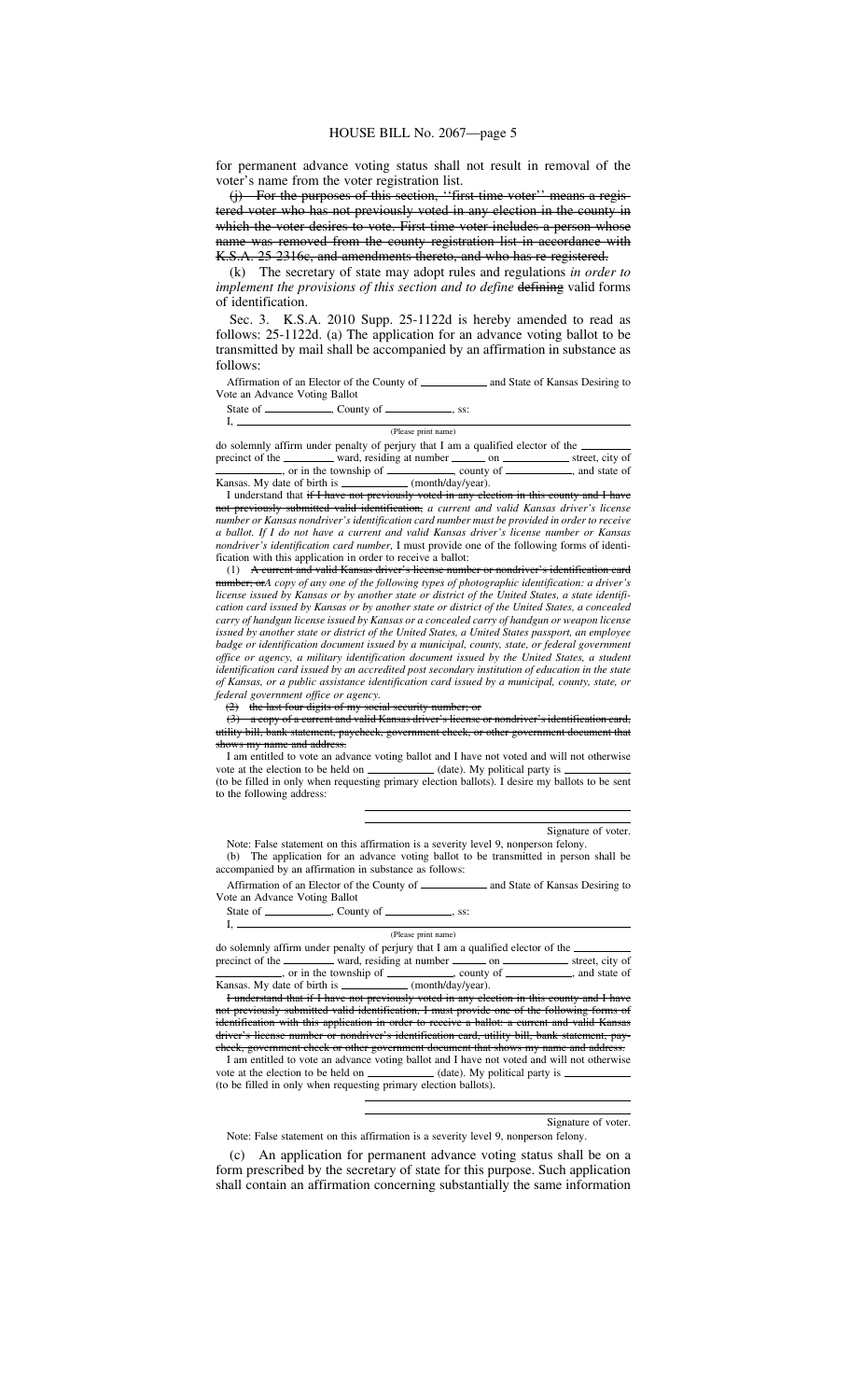required in subsection (a) and in addition thereto a statement regarding the permanent character of such illness or disability.

(d) Any application by a former precinct resident shall state both the former and present residence, address, precinct and county of such former precinct resident and the date of change of residence.

*(e) The secretary of state may adopt rules and regulations in order to implement the provisions of this section.*

Sec. 4. K.S.A. 2010 Supp. 25-1123 is hereby amended to read as follows: 25-1123. (a) When an application for an advance voting ballot has been filed in accordance with K.S.A. 25-1122, and amendments thereto, the county election officer shall transmit to the voter applying therefor one each of the appropriate ballots. Except as provided by subsection (b)Unless *an advance voting ballot is transmitted in person pursuant to this subsection*, the county election officer shall transmit the advance voting ballots to the voter at one of the following addresses as specified by the voter on such application: (1) The voter's residential address or mailing address as indicated on the registration list; (2) the voter's temporary residential address; or (3) a medical care facility as defined in K.S.A. 65-425, and amendments thereto, psychiatric hospital, hospice or adult care home where the voter resides. No advance voting ballot shall be transmitted by the county election officer by any means prior to the 20th day before the election for which an application for an advance voting ballot has been received by such county election officer. If the advance voting ballot is transmitted by mail, such ballot shall be transmitted with printed instructions prescribed by the secretary of state and a ballot envelope bearing upon the outside a printed form as described in K.S.A. 25-1120, and amendments thereto, and the same number as the number of the ballot. If the advance voting ballot is transmitted to the applicant in person in the office of the county election officer or at a satellite advance voting site, such advance voting ballot and printed instructions shall be transmitted in an advance voting ballot envelope bearing upon the outside a printed form as described in K.S.A. 25-1120, and amendments thereto, and the same number as the number of the ballot unless the voter elects to deposit the advance voting ballot into a locked ballot box without an envelope. All ballots shall be transmitted to the advance voting voter not more than 20 days before the election but within two business days of the receipt of such voter's application by the election officer or the commencement of such 20-day period. In primary elections required to be conducted on a partisan basis, the election officer shall deliver to such voter the ballot of the political party of the applicant.

(b) The restrictions in subsection (a) relating to where a county election officer may transmit an advance voting ballot shall not apply to an advance voting ballot requested pursuant to an application for an advance voting ballot filed by a voter who has a temporary illness or disability or who is not proficient in reading the English language.

(c) The county election officer shall compare the driver's license number, nondriver's identification card number, social security number or copy of other valid identification provided by a first-time voter to the voter registration list verified by the division of motor vehicles in accordance with federal law. If no identification information was provided by the first-time voter, or if such information does not match the information on the voter registration list, the county election officer shall not transmit an *transmit a provisional* advance voting ballot.

Sec. 5. K.S.A. 2010 Supp. 25-1124 is hereby amended to read as follows: 25-1124. (a) Upon receipt of the advance voting ballot, the voter shall cast such voter's vote as follows: The voter shall make a cross or check mark in the square or parentheses opposite the name of each candidate or question for whom the voter desires to vote. The voter shall make no other mark, and shall allow no other person to make any mark, upon such ballot. If the advance voting ballot was transmitted by mail, the voter personally shall place the ballot in the ballot envelope bearing the same number as the ballot and seal the envelope. The voter shall complete the form on the ballot envelope and shall sign the same. Except as provided by K.S.A. 25-2908, and amendments thereto, the ballot envelope shall be mailed or otherwise transmitted to the county election officer. If the advance voting ballot was transmitted to the voter in person in the office of the county election officer or at a satellite advance voting site, the voter may deposit such ballot into a locked ballot box without an envelope.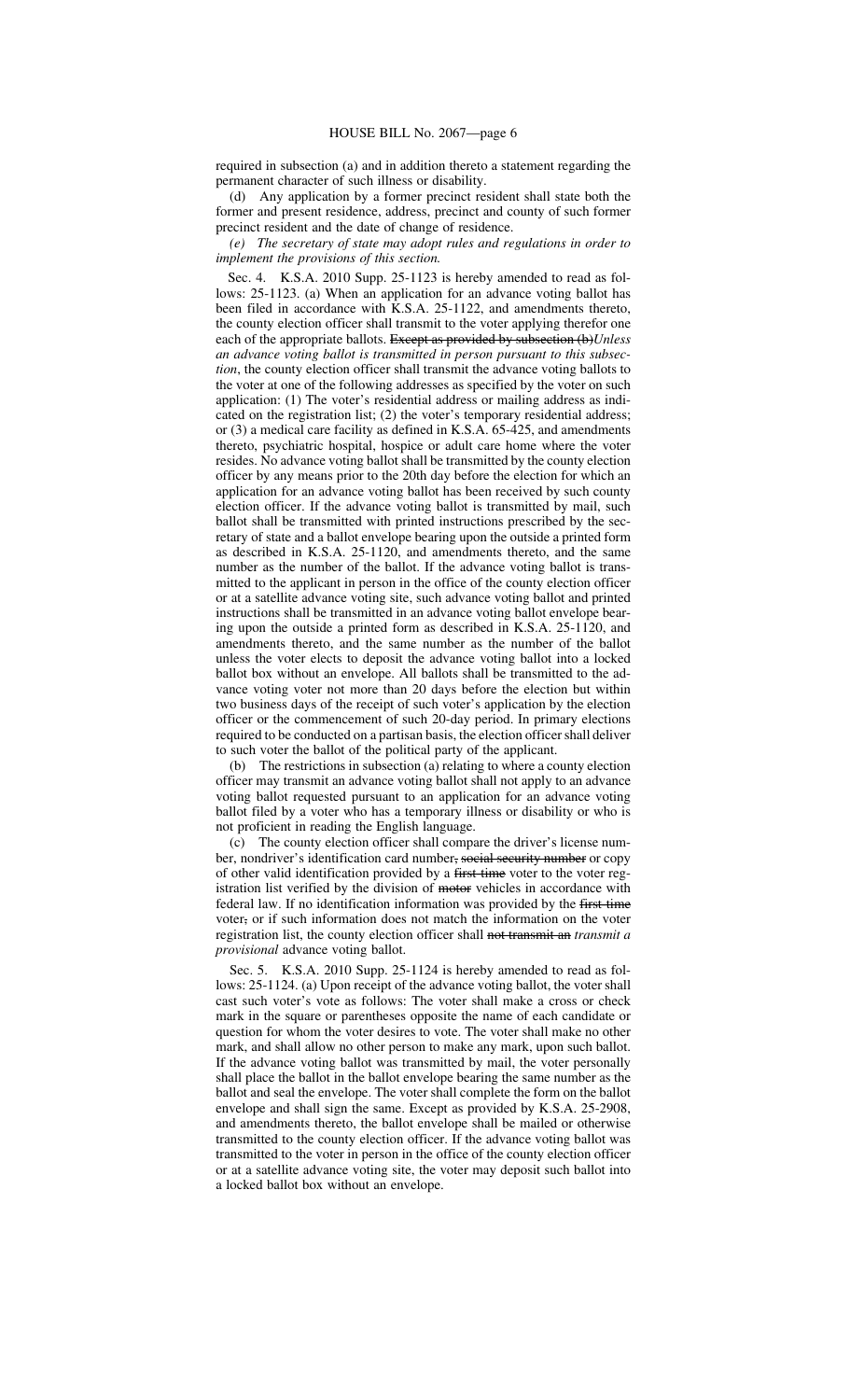(b) Any sick, physically disabled or illiterate voter who *has an illness or physical disability or who is not proficient in reading the English language that* is unable to apply for or mark or transmit an advance voting ballot, may request assistance by a person who has signed a statement required by subsection (d) in applying for or marking an advance voting ballot.

(c) Any voted ballot may be transmitted to the county election officer by the voter or by another person upon request of *designated in writing by* the voter. Any such voted ballot shall be transmitted to the county election officer before the close of the polls on election day.

(d) The county election officer shall allow a person to assist a siek, physically disabled or illiterate voter *who has an illness or physical disability or who is not proficient in reading the English language* in applying for or marking an application or advance voting ballot, provided a written statement is signed by the person who renders assistance to the sick, physically disabled or illiterate voter *who has an illness or physical disability or who is not proficient in reading the English language* and *such statement is* submitted to the county election officer with the application or ballot. The statement shall be on a form prescribed by the secretary of state and shall contain a statement from the person providing assistance that the person has not exercised undue influence on the voting decision of the siek, physically disabled or illiterate voter *who has an illness or physical disability or who is not proficient in reading the English language* and that the person providing assistance has completed the application or marked the ballot as instructed by the sick, physically disabled or illiterate voter.

(e) Any person assisting a sick, physically disabled or illiterate voter *who has an illness or physical disability or who is not proficient in reading the English language* in applying for or marking an advance voting ballot who knowingly and willfully fails to sign and submit the statement required by this section or who exercises undue influence on the voting decision of such voter shall be guilty of a severity level 9*,* nonperson felony.

Sec. 6. K.S.A. 2010 Supp. 25-1128 is hereby amended to read as follows: 25-1128. (a) No voter shall *knowingly* mark or transmit to the county election officer more than one advance voting ballot, or set of one of each kind of ballot, if the voter is entitled to vote more than one such ballot at a particular election.

(b) Except as provided in K.S.A. 25-1124, and amendments thereto, no person shall *knowingly* interfere with or delay the transmission of any advance voting ballot application from a voter to the county election officer, nor shall any person mail, fax or otherwise cause the application to be sent to a place other than the county election office. Any person or group engaged in the distribution of advance voting ballot applications shall mail, fax or otherwise deliver any application signed by a voter to the county election office within two days after such application is signed by the applicant.

(c) Except as otherwise provided by law, no person other than the voter, shall *knowingly* mark, sign or transmit to the county election officer any advance voting ballot or advance voting ballot envelope.

*(d) Except as otherwise provided by law, no person shall knowingly sign an application for an advance voting ballot for another person. This provision shall not apply if a voter has a disability preventing the voter from signing an application or if an immediate family member signs an application on behalf of another immediate family member with proper authorization being given.*

 $\left(\frac{d}{d}\right)(e)$  No person, unless authorized by K.S.A. 25-1122 or K.S.A. 25-1124, and amendments thereto, shall *knowingly* intercept, interfere with, or delay the transmission of advance voting ballots from the county election officer to the voter.

(e) *(f)* No person shall *knowingly* willfully and falsely affirm, declare or subscribe to any material fact in an affirmation form for an advance voting ballot, or set of advance voting ballots*.* if the voter is entitled to vote more than one kind of advance voting ballot at a particular election, or in a declaration form on an advance voting ballot envelope.

(f) Nothing in this section shall be construed to prohibit any person from mailing, carrying or otherwise conveying advance voting ballots or sets of advance voting ballots to the county election officer upon request of advance voting voters.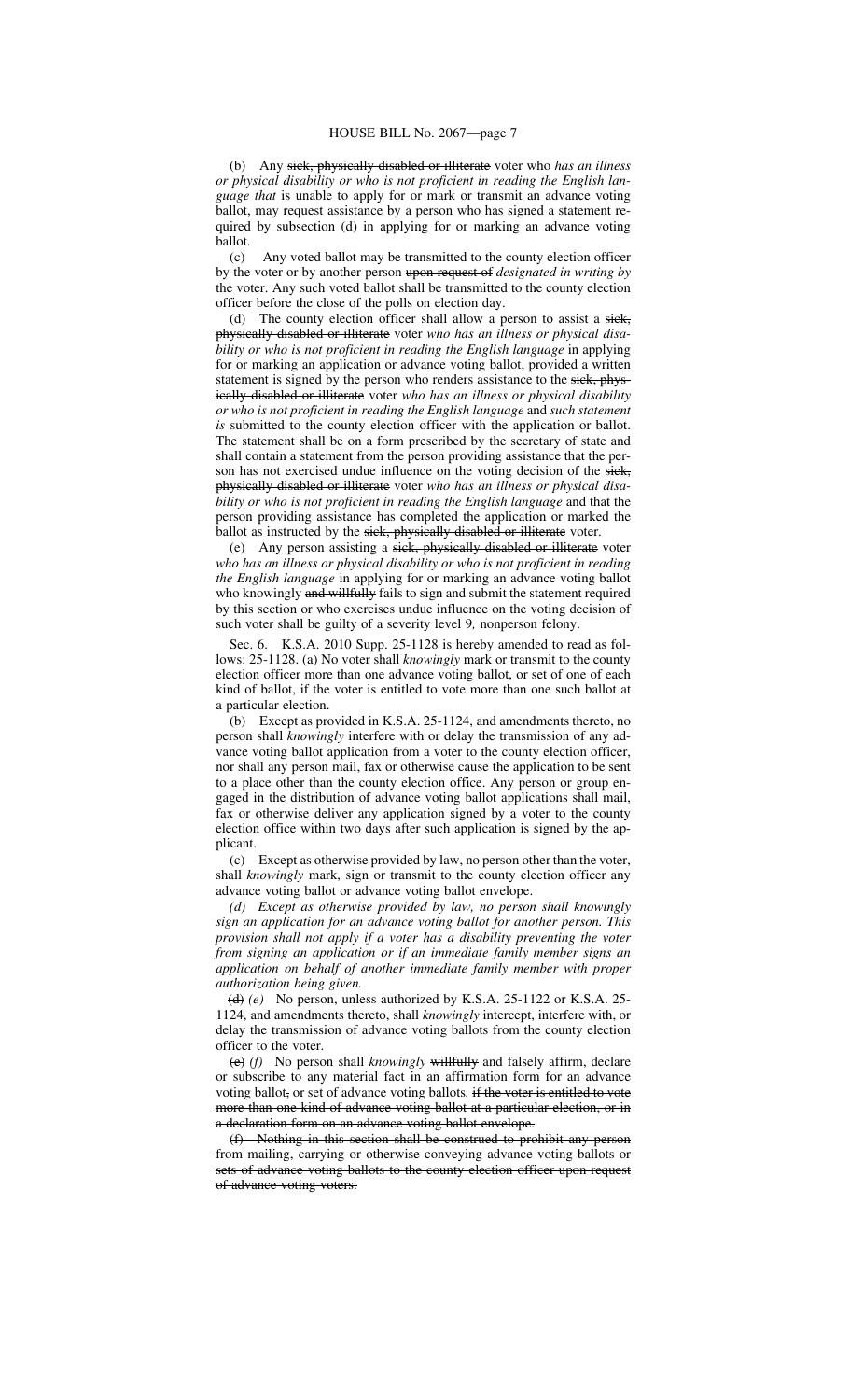*(g) A voter may return such voter's advance voting ballot to the county election officer by personal delivery or by mail. Upon written designation by the voter, a person other than the voter may return the advance voting ballot by personal delivery or mail. Any such person designated by the voter shall sign a statement that such person has not exercised undue influence on the voting decisions of the voter and agrees to deliver the ballot as directed by the voter.*

(g) *(h)* Violation of any provision of this section is a class C misdemeanor.

Sec. 7. K.S.A. 25-2203 is hereby amended as follows: 25-2203. *(a)* There is hereby established the state election board, the members of which shall be the lieutenant governor, the secretary of state and the attorney general. The state election board shall meet on the call of the secretary of state.

*(b)* The state election board shall*:*

*(1)* Adopt rules and regulations for determination of apportionment of election expenses among the subdivisions of government. Such rules and regulations shall identify and define the election expenses which are direct and those which are indirect, or shall define sufficient means of making determination thereof.*;*

*(2) assess information provided by any applicant for voter registration as evidence of citizenship pursuant to K.S.A. 25-2309(m), and amendments thereto; and*

*(3)* The state election board shall make such additional rules and regulations as it deems advisable relating to payment of election expenses.

Sec. 8. K.S.A. 2010 Supp. 25-2309 is hereby amended to read as follows: 25-2309. (a) Any person may apply in person, by mail, through a voter registration agency, or by other delivery to a county election officer to be registered. Such application shall be made on: (1) A form approved by the secretary of state, which shall be provided by a county election officer or chief state election official upon request in person, by telephone or in writing; or (2) the *national* mail voter registration application prescribed by *form* the *issued pursuant to* federal *law.*election commission. Such application shall be signed by the applicant under penalty of perjury and shall contain the original signature of the applicant or the computerized, electronic or digitized transmitted signature of the applicant. A signature may be made by mark, initials, typewriter, print, stamp, symbol or any other manner if by placing the signature on the document the person intends the signature to be binding. A signature may be made by another person at the voter's direction if the signature reflects such voter's intention.

(b) Applications made under this section shall give voter eligibility requirements and such information as is necessary to *prevent duplicative voter registrations and enable the relevant election officer to assess the eligibility of the applicant and to administer voter registration,* identify the applicant and to determine the qualifications of the applicant as an elector and the facts authorizing such person to be registered, including, but not limited to, the following data *to be kept by the relevant election officer as provided by law*:

(1) Name;

(2) place of residence, including specific address or location, and mailing address if the residence address is not a permissible postal address;

(3) date of birth;

(4) sex;

(5) the last four digits of the person's social security number or the person's full driver's license or nondriver's identification card number;

(6) telephone number, if available;

(7) naturalization data (if applicable);

(8) if applicant has previously registered or voted elsewhere, residence at time of last registration or voting;

(9) when present residence established;

(10) name under which applicant last registered or voted, if different from present name;

(11) an attestation that the applicant meets each eligibility requirement; (12) a statement that the penalty for submission of a false voter regis-

tration application is a maximum presumptive sentence of 17 months in prison;

(13) a statement that, if an applicant declines to register to vote, the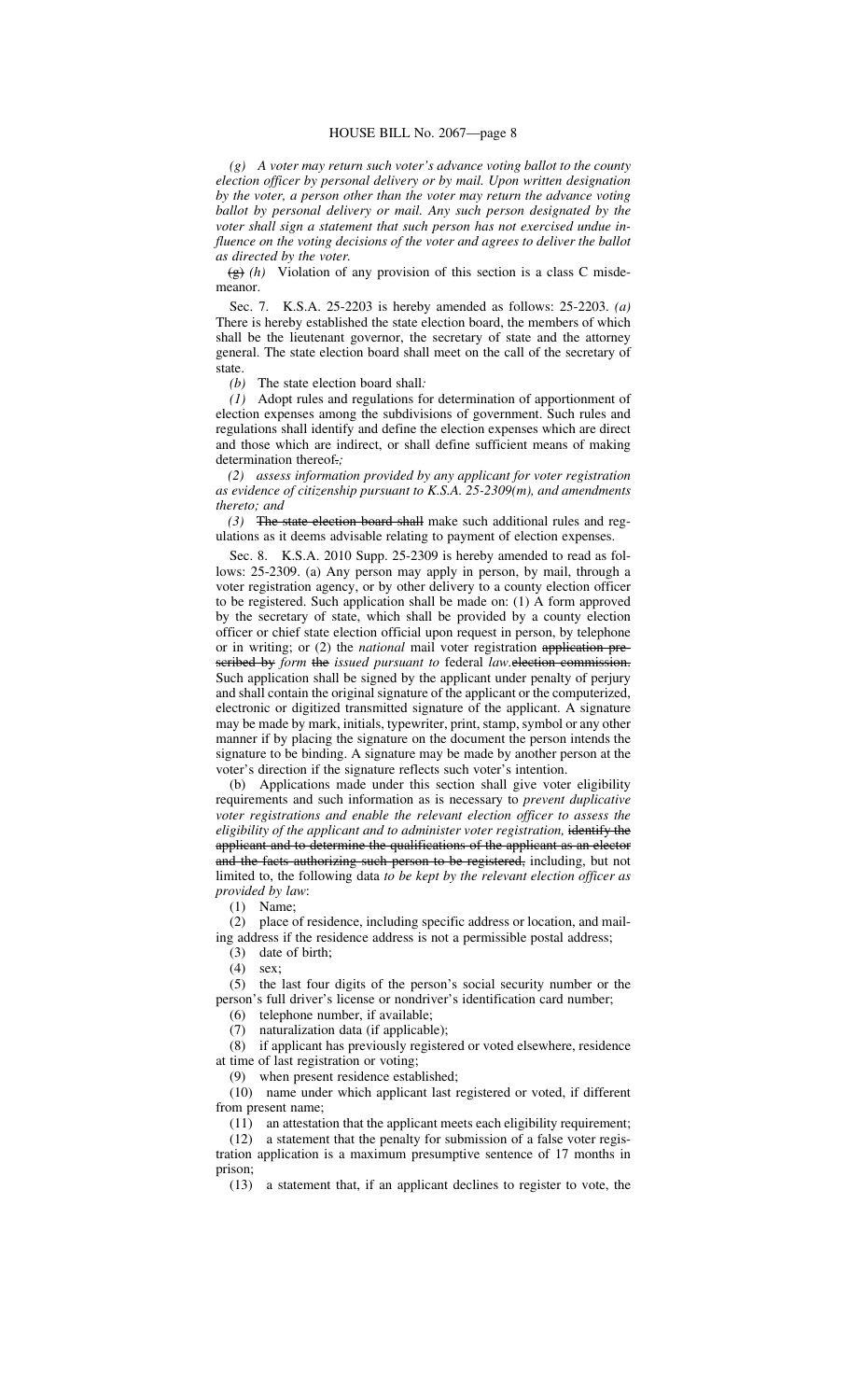fact that the applicant has declined to register will remain confidential and will be used only for voter registration purposes;

(14) a statement that if an applicant does register to vote, the office to which a voter registration application is submitted will remain confidential and will be used only for voter registration purposes;

(15) boxes for the applicant to check to indicate whether the applicant is or is not a citizen of the United States, together with the question ''Are you a citizen of the United States of America?'';

(16) *boxes for the county election officer or chief state election official to check to indicate whether the applicant has provided with the application the information necessary to assess the eligibility of the applicant, including such applicant's United States citizenship;*

*(17)* boxes for the applicant to check to indicate whether or not the applicant will be 18 years of age or older on election day, together with the question ''Will you be 18 years of age on or before election day?'';

(17) *(18)* in reference to paragraphs (15) and (16)*(17)* the statement ''If you checked 'no' in response to either of these questions, do not complete this form.'';

(18) *(19)* a statement that the applicant may*shall* be required to provide identification when voting; and

(19) *(20)* political party affiliation declaration, if any. An applicant's failure to make a declaration will result in the applicant being registered as an unaffiliated voter.

If the application discloses any previous registration in any other county or state, as indicated by paragraph  $(8)$  or  $(10)$ , or otherwise, the county election officer shall upon the registration of the applicant, give notice to the election official of the place of former registration, notifying such official of applicant's present residence and registration, and authorizing cancellation of such former registration. *This section shall be interpreted and applied in accordance with federal law. No eligible applicant whose qualifications have been assessed shall be denied registration.*

Any person who applies for registration through a voter registration agency shall be provided with, in addition to the application under subsection (b), a form which includes:

(1) The question ''If you are not registered to vote where you live now, would you like to apply to register to vote here today?'';

(2) a statement that if the applicant declines to register to vote, this decision will remain confidential and be used only for voter registration purposes;

(3) a statement that if the applicant does register to vote, information regarding the office to which the application was submitted will remain confidential and be used only for voter registration purposes; and

(4) if the agency provides public assistance, (i) the statement ''Applying to register or declining to register to vote will not affect the amount of assistance that you will be provided by this agency.'';

(ii) boxes for the applicant to check to indicate whether the applicant would like to register or declines to register to vote, together with the statement ''IF YOU DO NOT CHECK EITHER BOX, YOU WILL BE CON-SIDERED TO HAVE DECIDED NOT TO REGISTER TO VOTE AT THIS TIME.'';

(iii) the statement ''If you would like help in filling out the voter registration application form, we will help you. The decision whether to seek or accept help is yours. You may fill out the application form in private.''; and

(iv) the statement ''If you believe that someone has interfered with your right to register or to decline to register to vote, your right to privacy in deciding whether to register or in applying to register to vote, or your right to choose your own political party or other political preference, you may file a complaint with the Kansas Secretary of State.''

(d) If any person, in writing, declines to register to vote, the voter registration agency shall maintain the form prescribed by subsection (c).

(e) A voter registration agency shall transmit the completed registration application to the county election officer not later than five days after the date of acceptance. Upon receipt of an application for registration, the county election officer shall send, by nonforwardable mail, a notice of disposition of the application to the applicant at the postal delivery address shown on the application. If a notice of disposition is returned as undeliv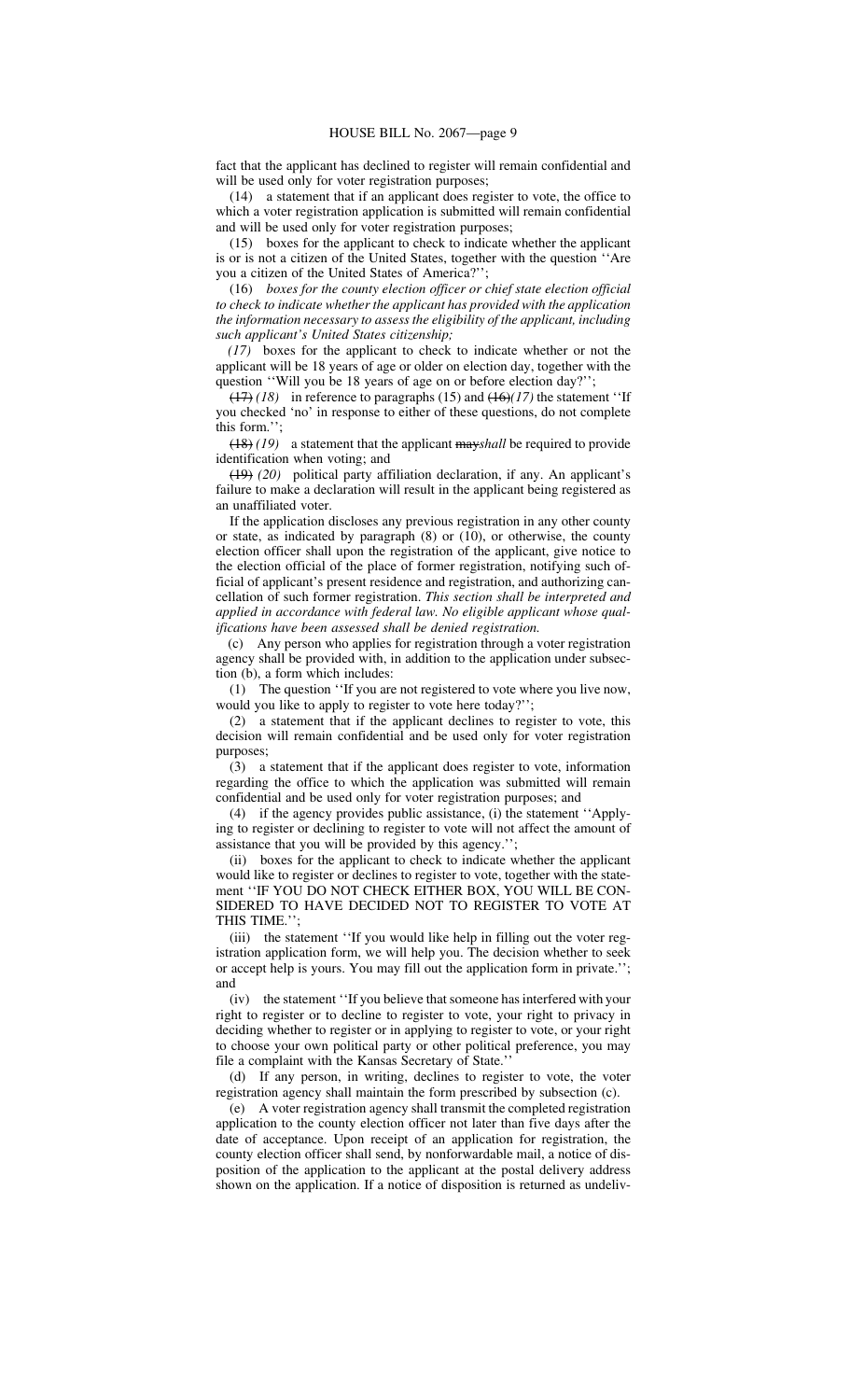erable, a confirmation mailing prescribed by K.S.A. 25-2316c, and amendments thereto, shall occur.

(f) If an application is received while registration is closed, such application shall be considered to have been received on the next following day during which registration is open.

(g) A person who completes an application for voter registration shall be considered a registered voter when the county election officer adds the applicant's name to the county voter registration list.

(h) Any registered voter whose residence address is not a permissible postal delivery address shall designate a postal address for registration records. When a county election officer has reason to believe that a voter's registration residence is not a permissible postal delivery address, the county election officer shall attempt to determine a proper mailing address for the voter.

(i) Any registered voter may request that such person's residence address be concealed from public inspection on the voter registration list and on the original voter registration application form. Such request shall be made in writing to the county election officer, and shall specify a clearly unwarranted invasion of personal privacy or a threat to the voter's safety. Upon receipt of such a request, the county election officer shall take appropriate steps to ensure that such person's residence address is not publicly disclosed. Nothing in this subsection shall be construed as requiring or authorizing the secretary of state to include on the voter registration application form a space or other provision on the form that would allow the applicant to request that such applicant's residence address be concealed from public inspection.

(j) No application for voter registration shall be made available for public inspection or copying unless the information required by paragraph (5) of subsection (b) has been removed or otherwise rendered unreadable.

(k) If an applicant fails to answer the question prescribed in paragraph (15) of subsection (b), the county election officer shall send the application to the applicant at the postal delivery address given on the application, by nonforwardable mail, with a notice of incompleteness. The notice shall specify a period of time during which the applicant may complete the application in accordance with K.S.A. 25-2311, and amendments thereto, and be eligible to vote in the next election.

*(l) The county election officer or secretary of state's office shall accept any completed application for registration, but an applicant shall not be registered until the applicant has provided satisfactory evidence of United States citizenship. Evidence of United States citizenship as required in this section will be satisfied by presenting one of the documents listed in paragraphs (1) through (13) of subsection (l) in person at the time of filing the application for registration or by including a photocopy of one of the following documents with a mailed registration application. After a person has submitted satisfactory evidence of citizenship, the county election officer shall indicate this information in the person's permanent voter file. Evidence of United States citizenship shall be satisfied by providing one of the following, or a legible photocopy of one of the following documents:*

*(1) The applicant's driver's license or nondriver's identification card issued by the division of vehicles or the equivalent governmental agency of another state within the United States if the agency indicates on the applicant's driver's license or nondriver's identification card that the person has provided satisfactory proof of United States citizenship;*

*(2) the applicant's birth certificate that verifies United States citizenship to the satisfaction of the county election officer or secretary of state;*

*(3) pertinent pages of the applicant's United States valid or expired passport identifying the applicant and the applicant's passport number, or presentation to the county election officer of the applicant's United States passport;*

*(4) the applicant's United States naturalization documents or the number of the certificate of naturalization. If only the number of the certificate of naturalization is provided, the applicant shall not be included in the registration rolls until the number of the certificate of naturalization is verified with the United States bureau of citizenship and immigration services by the county election officer or the secretary of state, pursuant to 8 U.S.C. § 1373(c);*

*(5) other documents or methods of proof of United States citizenship*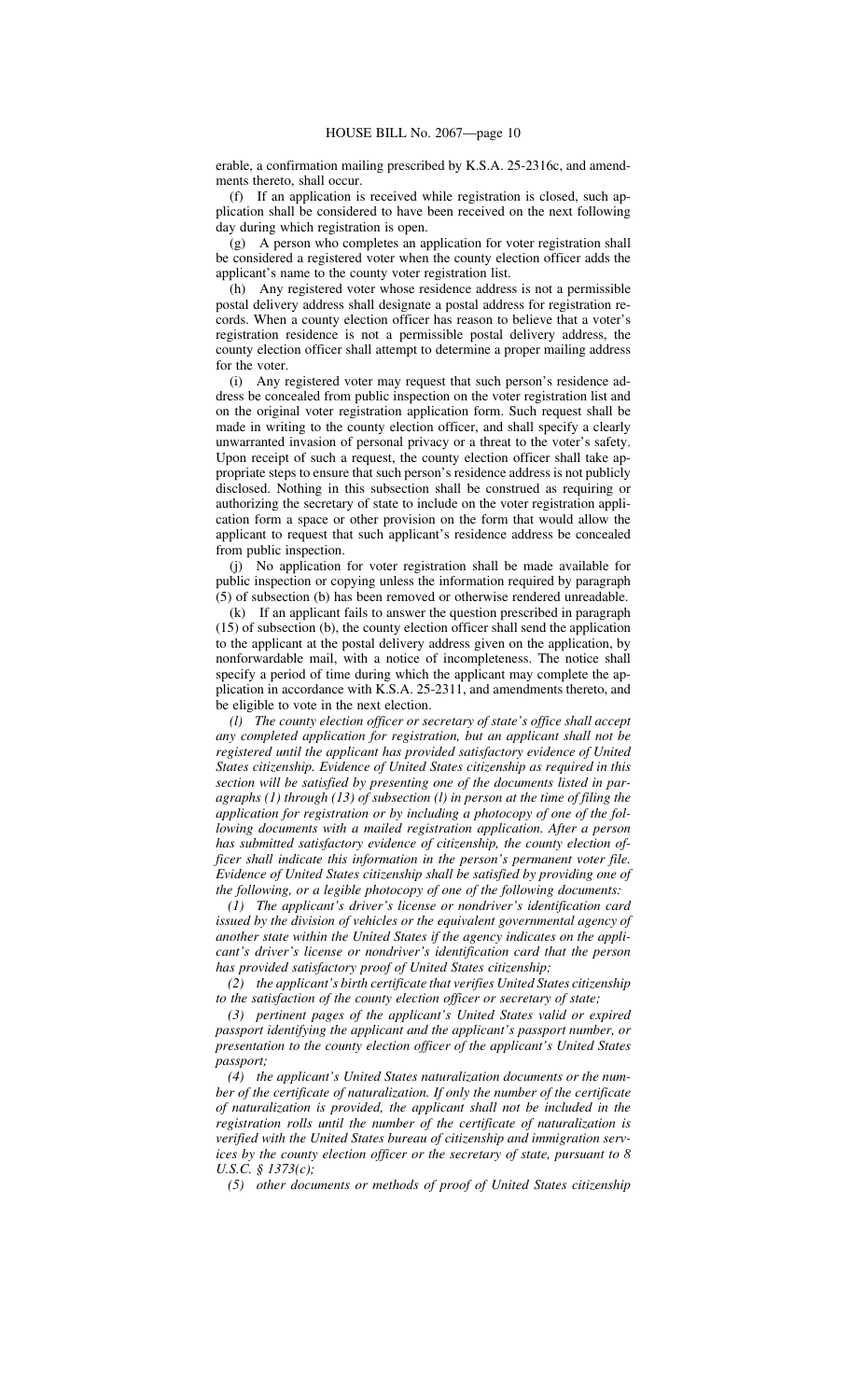*issued by the federal government pursuant to the immigration and nationality act of 1952, and amendments thereto;*

*(6) the applicant's bureau of Indian affairs card number, tribal treaty card number or tribal enrollment number;*

*(7) the applicant's consular report of birth abroad of a citizen of the United States of America;*

*(8) the applicant's certificate of citizenship issued by the United States citizenship and immigration services;*

*(9) the applicant's certification of report of birth issued by the United States department of state;*

*(10) the applicant's American Indian card, with KIC classification, issued by the United States department of homeland security;*

*(11) the applicant's final adoption decree showing the applicant's name and United States birthplace;*

*(12) the applicant's official United States military record of service showing the applicant's place of birth in the United States; or*

*(13) an extract from a United States hospital record of birth created at the time of the applicant's birth indicating the applicant's place of birth in the United States.*

*(m) If an applicant is a United States citizen but does not have any of the documentation listed in this section as satisfactory evidence of United States citizenship, such applicant may submit any evidence that such applicant believes demonstrates the applicant's United States citizenship.*

*(1) Any applicant seeking an assessment of evidence under this subsection may directly contact the elections division of the secretary of state by submitting a voter registration application or form as described by this section and any supporting evidence of United States citizenship. Upon receipt of this information, the secretary of state shall notify the state election board, as established under K.S.A. 25-2203, and amendments thereto, that such application is pending.*

*(2) The state election board shall give the applicant an opportunity for a hearing and an opportunity to present any additional evidence to the state election board. Notice of such hearing shall be given to the applicant at least five days prior to the hearing date. An applicant shall have the opportunity to be represented by counsel at such hearing.*

*(3) The state election board shall assess the evidence provided by the applicant to determine whether the applicant has provided satisfactory evidence of United States citizenship. A decision of the state election board shall be determined by a majority vote of the election board.*

*(4) If an applicant submits an application and any supporting evidence prior to the close of registration for an election cycle, a determination by the state election board shall be issued at least five days before such election date.*

*(5) If the state election board finds that the evidence presented by such applicant constitutes satisfactory evidence of United States citizenship, such applicant will have met the requirements under this section to provide satisfactory evidence of United States citizenship.*

*(6) If the state election board finds that the evidence presented by an applicant does not constitute satisfactory evidence of United States citizenship, such applicant shall have the right to appeal such determination by the state election board by instituting an action under 8 U.S.C. § 1503. Any negative assessment of an applicant's eligibility by the state election board shall be reversed if the applicant obtains a declaratory judgment pursuant to 8 U.S.C. § 1503, demonstrating that such applicant is a national of the United States.*

*(n) Any person who is registered in this state on the effective date of this amendment to this section is deemed to have provided satisfactory evidence of citizenship and shall not be required to resubmit evidence of citizenship.*

*(o) For purposes of this section, proof of voter registration from another state is not satisfactory evidence of United States citizenship.*

*(p) A registered Kansas voter who moves from one residence to another within the state of Kansas or who modifies such voter's registration records for any other reason shall not be required to submit evidence of United States citizenship.*

*(q) If evidence of citizenship is deemed to be unsatisfactory due to an inconsistency between the document submitted as evidence and the name*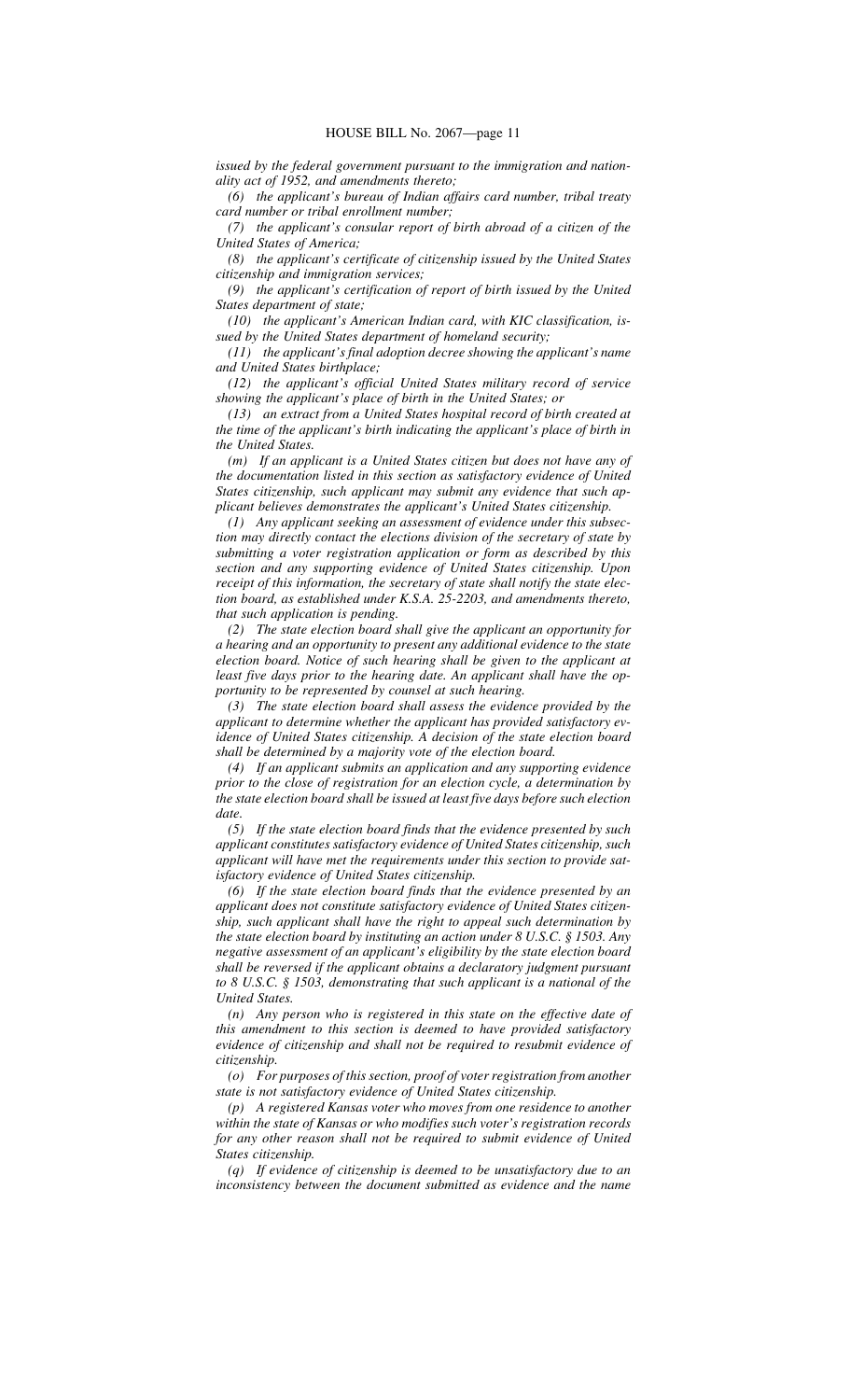*or sex provided on the application for registration, such applicant may sign an affidavit:*

*(1) Stating the inconsistency or inconsistencies related to the name or sex, and the reason therefor; and*

*(2) swearing under oath that, despite the inconsistency, the applicant is the individual reflected in the document provided as evidence of citizenship. However, there shall be no inconsistency between the date of birth on the document provided as evidence of citizenship and the date of birth provided on the application for registration. If such an affidavit is submitted by the applicant, the county election officer or secretary of state shall assess the eligibility of the applicant without regard to any inconsistency stated in the affidavit.*

*(r) All documents submitted as evidence of citizenship shall be kept confidential by the county election officer or the secretary of state and maintained as provided by Kansas record retention laws. The provisions of this subsection shall expire on July 1, 2016, unless the legislature reviews and reenacts this provision pursuant to K.S.A. 45-229, and amendments thereto, prior to July 1, 2016.*

*(s) The secretary of state may adopt rules and regulations to in order to implement the provisions of this section.*

*(t) Nothing in this section shall prohibit an applicant from providing, or the secretary of state or county election officer from obtaining satisfactory evidence of United States citizenship, as described in subsection (1), at a different time or in a different manner than an application for registration is provided, as long as the applicant's eligibility can be adequately assessed by the secretary of state or county election officer as required by this section.*

*(u) The proof of citizenship requirements of this section shall not become effective until January 1, 2013.*

Sec. 9. K.S.A. 2010 Supp. 25-2320 is hereby amended to read as follows: 25-2320. (a) The county election officer shall allow access to any person at any time during regular business hours, under supervision of the county election officer for the purpose of examining the voter registration books, active voter lists and other lists of voters required to be kept. Any person may make a written request for a copy of the registration books at any time except on any election day. The election officer is hereby directed to provide one or more copies which are accurate insofar as practicable of such books to the person so requesting. The election officer shall provide such copies to the person within 10 days following the request if so requested. The expense of making such copies shall be paid by the person requesting them. The cost of copies shall be established by the county election officer at a price which is not more than the actual cost and shall be set uniformly in order that the price therefor shall be the same for all persons requesting identical copies.

(b) No voter registration record shall be made available for public inspection or copying unless the individual's social security number, *driver's license number, nondriver's identification card number* or any part thereof, has been removed or otherwise been rendered unreadable.

Sec. 10. K.S.A. 25-2352 is hereby amended to read as follows: 25- 2352. (a) (1) Each Kansas division of motor vehicles driver's license application and nondriver identification card application (including any renewal application) submitted to a division of motor vehicles office in Kansas shall serve as an application for voter registration unless the applicant fails to sign the voter registration application. An individual who completes the application for voter registration and is otherwise eligible shall be registered to vote in accordance with the information supplied by the individual.

(2) An application for voter registration submitted under subsection (a)(1) shall be considered as updating any previous voter registration by the applicant.

(b) The voter registration section of the application:

(1) May require a second signature or other information that duplicates, or is in addition to, information in the driver's license or nondriver's identification card section of the application to prevent duplicate voter registrations, and to enable Kansas election officials to assess the eligibility of the applicant and to administer voter registration and other parts of the election process;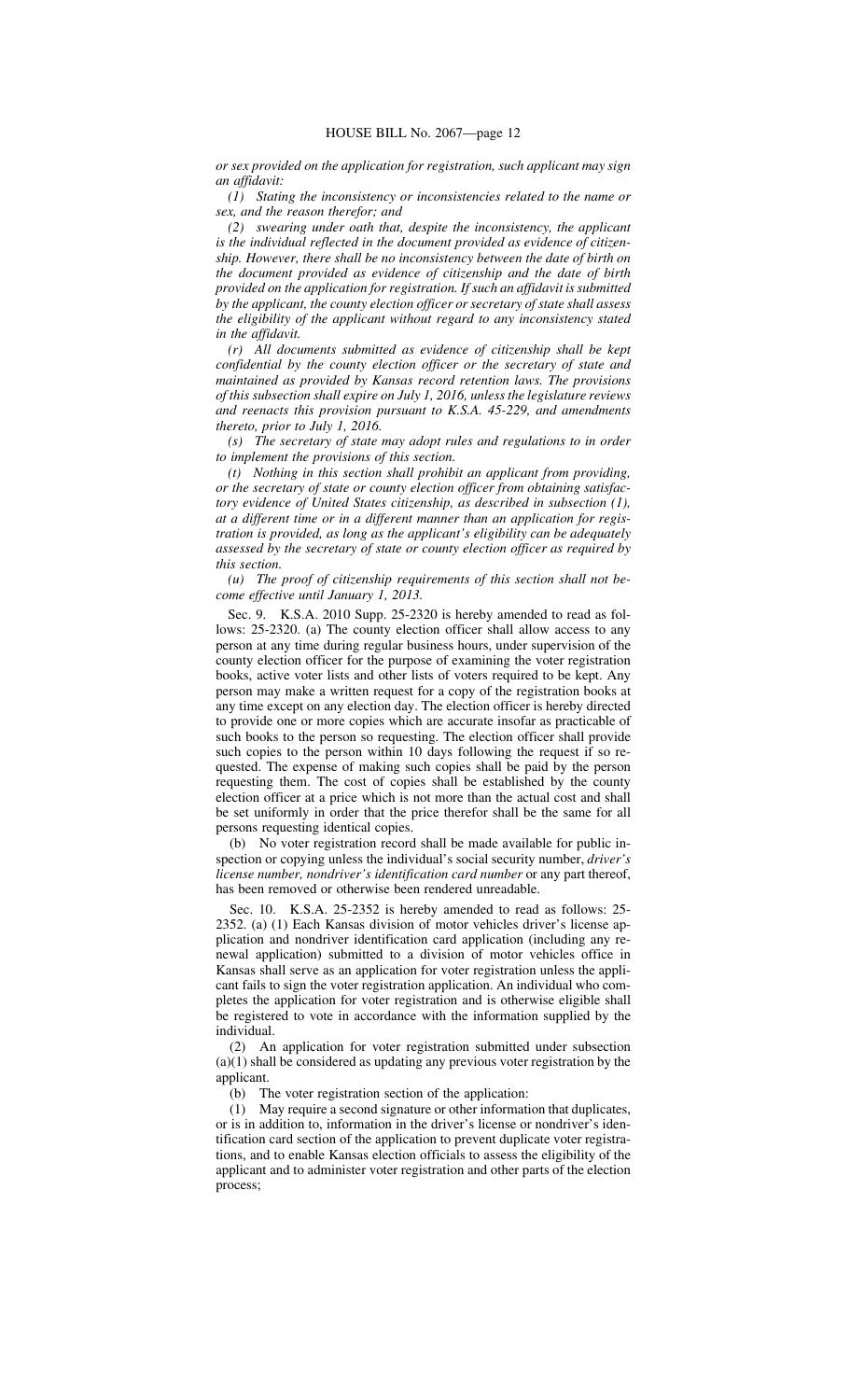(2) shall include a statement that specifies each eligibility requirement for voting, contains an attestation that the applicant meets each such requirement, including citizenship, and requires the signature of the applicant, under penalty of perjury;

(3) shall include a statement that, if an applicant declines to register to vote, the fact that the applicant has declined to register will remain confidential and will be used only for voter registration purposes;

(4) shall include a statement that if an applicant does register to vote, the office at which the applicant submits a voter registration application will remain confidential and will be used only for voter registration purposes;

(5) shall be made available by the division of vehicles (as submitted by the applicant, or in machine-readable or other format) to the secretary of state and county election officers, as provided by rules and regulations adopted by the secretary of state; and

(6) shall be transmitted to the county election officer not later than five days after the date of acceptance.

(c) The motor vehicle driver's license and nondriver identification card form used for change of residence address shall also serve as a notification of change of residence address for voter registration for elections, unless the registrant states on the form that the change is not for voter registration purposes.

(d) The voter registration portion of the motor vehicle driver's license and nondriver identification card applications and change of address forms used shall be subject to approval by the secretary of state for purposes of voter registration under this section.

(e) Following the line fixed for the signature of the applicant on the application for voter registration, a statement shall be printed stating that the penalty for submission of a false voter registration application is a maximum presumptive sentence of 17 months in prison.

*(f) The department of revenue or an employee of the department of revenue acting within the scope of the employee's employment shall not be liable for any damages resulting from any claim based on the department of revenue's transfer of any motor vehicle record information to the secretary of state that is required or permitted by law.*

 $(f)$  *(f) (g)* The secretary of state is hereby authorized to adopt such rules and regulations in the manner prescribed by law as may be necessary for the administration of the provisions of this section.

Sec. 11. K.S.A. 2010 Supp. 25-2908 is hereby amended to read as follows: 25-2908. (a) Each polling place shall use either: (1) A registration book and a poll book, as defined in K.S.A. 25-2507(a) and K.S.A. 25-  $2507(b)(1)$ , and amendments thereto; or  $(2)$  a registration book, as defined in K.S.A. 25-2507(b)(2), and amendments thereto. The county election officer shall determine which books are used in each county, and which book voters shall sign.

(b) A person desiring to vote shall provide to the election board: (1) The voter's name; (2) if required, the voter's address;  $\frac{and}{ }$  (3) the voter's signature on the registration or poll book*; and (4) a valid form of identification listed in subsection (h)*. A signature may be made by mark, initials, typewriter, print, stamp, symbol or any other manner if by placing the signature on the document the person intends the signature to be binding. A signature may be made by another person at the voter's direction if the signature reflects such voter's intention.

(c) A member of the election board shall:

(1) Announce the voter's name in a loud and distinct tone of voice, and, if the name is in the registration books, the member of the election board having the registration record shall repeat the name;

(2) request the voter's signature on the registration or poll book;

(3) provide the required signature at the request of and on behalf of any voter who is unable to personally affix a signature by reason of temporary illness or disability, or lack of proficiency in reading the English language;

(4) if the voter is a first-time voter as described in subsection (h) of this section, request valid identification from the voter unless such voter has previously submitted current and valid identification in the county where registered; *request a valid form of identification from the voter. If the member of the election board is satisfied that the voter is the person*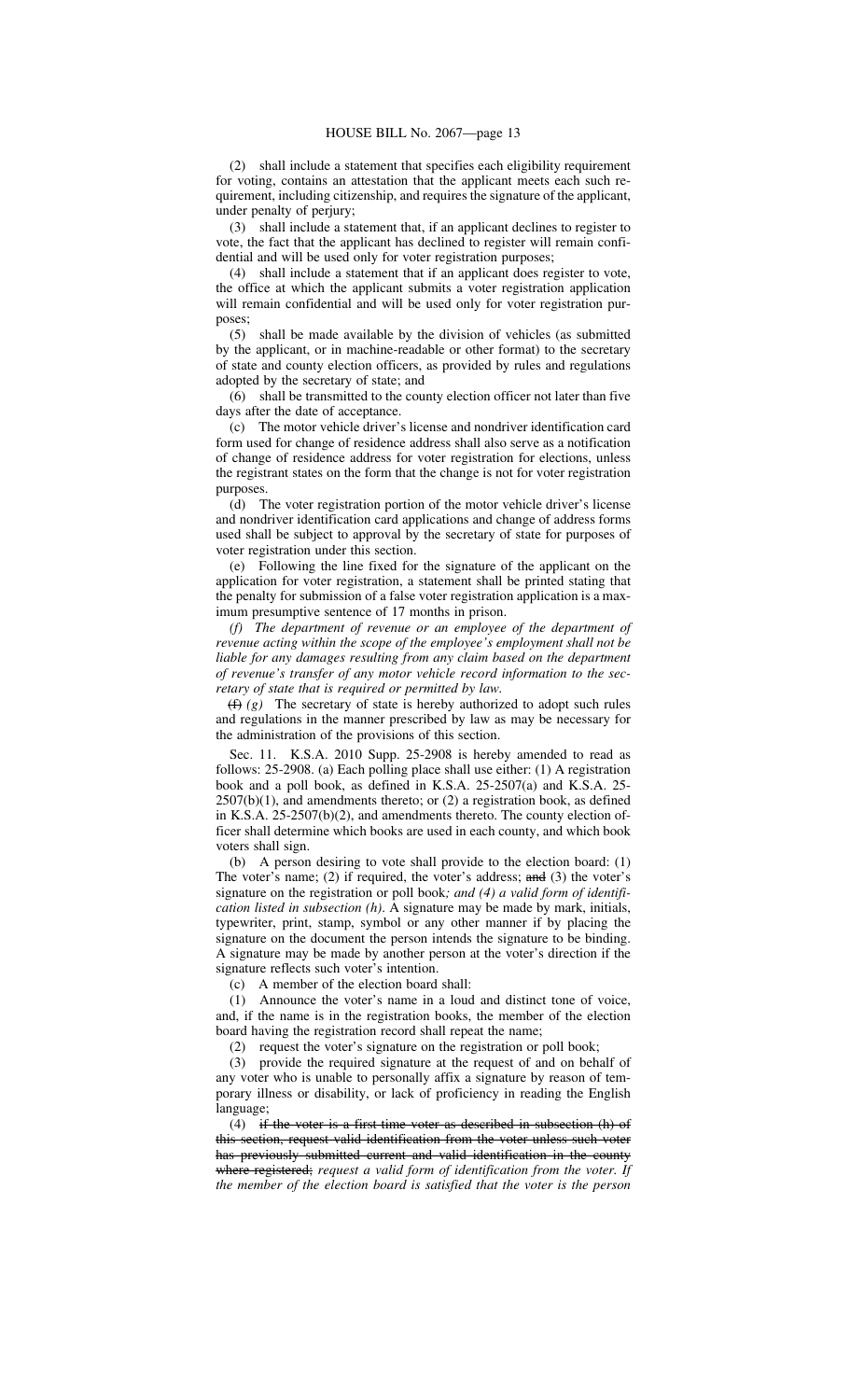*depicted in the identification and that the identification provided is one of the valid forms of identification listed in subsection (h), the member of the election board shall place such member's initials in the space provided and allow the voter to vote;*

(5) give the voter one ballot, on the upper right-hand corner of which shall be written the number corresponding to the voter's number in the registration book or poll book; and

(6) mark the voter's name in the registration book and party affiliation list.

(d) A first-time voter shall provide to the election board a form of valid identification such as a current and valid Kansas driver's license, nondriver's identification card, utility bill, bank statement, paycheck, government check or other government document unless such voter has previously submitted current and valid identification in the county where registered. The document provided in accordance with this section shall contain the voter's current name and address as indicated on the registration book or poll book.

(e) *(d)* If a first-time voter is unable or refuses to provide current and valid identification at the polling place, or if the*, the voter may vote a provisional ballot pursuant to K.S.A. 25-409, and amendments thereto. If the voter's* name and address do not match the voter's name and address on the registration book or poll book, the voter may vote a provisional ballot according to K.S.A. 25-409, and amendments thereto. The voter shall provide a valid form of identification as defined in subsection  $(d)$ *(h)* of this section to the county election officer in person or provide a copy by mail or electronic means before the meeting of the county board of canvassers. At the meeting of the county board of canvassers the county election officer shall present copies of identification received from provisional voters and the corresponding provisional ballots. If the county board of canvassers determines that a voter's identification is valid and the provisional ballot was properly cast, the ballot shall be counted.

(f) *(e)* If the name of any person desiring to vote at an election is not in the registration books, an election board member shall print the name and address of the person appearing to vote in the registration book or poll book. The person appearing to vote shall add such person's signature to the registration book or poll book beside such person's printed name, as listed in the registration book or poll book, and the election board judge shall challenge such person's vote pursuant to K.S.A. 25-414, and amendments thereto. During the pendency of a challenge other voters shall be given ballots and be permitted to vote.

(g) *(f)* A voter who has received an advance voting ballot may vote a provisional ballot on election day at the precinct polling place where the voter resides. If the voter returns the advance voting ballot to a judge or clerk at the precinct polling place, the judge or clerk shall void such advance voting ballot. Any such provisional ballot shall be counted only if the county board of canvassers determines that the provisional ballot was properly cast and the voter has not otherwise voted at such election.

(h) For the purposes of this section, ''first-time voter'' means a registered voter who has not previously voted in any election in the county in which the voter desires to vote. First-time voter includes a person whose name was removed from the county registration list in accordance with K.S.A. 25-2316c, and amendments thereto, and has re-registered.

(i) *(g)* The secretary of state may adopt rules and regulations *in order* to implement the provisions of this section and definedefining valid forms of identification *with greater specificity, however the requirement that a voter must provide a form of identification that complies with the subsection (h) may not be altered*.

*(h) (1) The following forms of identification shall be valid if the identification contains the name and photograph of the voter and has not expired. Expired documents shall be valid if the bearer of the document is 65 years of age or older:*

*(A) A driver's license issued by Kansas or by another state or district of the United States;*

*(B) a state identification card issued by Kansas or by another state or district of the United States;*

*(C) a concealed carry of handgun license issued by Kansas or a concealed carry of handgun or weapon license issued by another state or district of the United States;*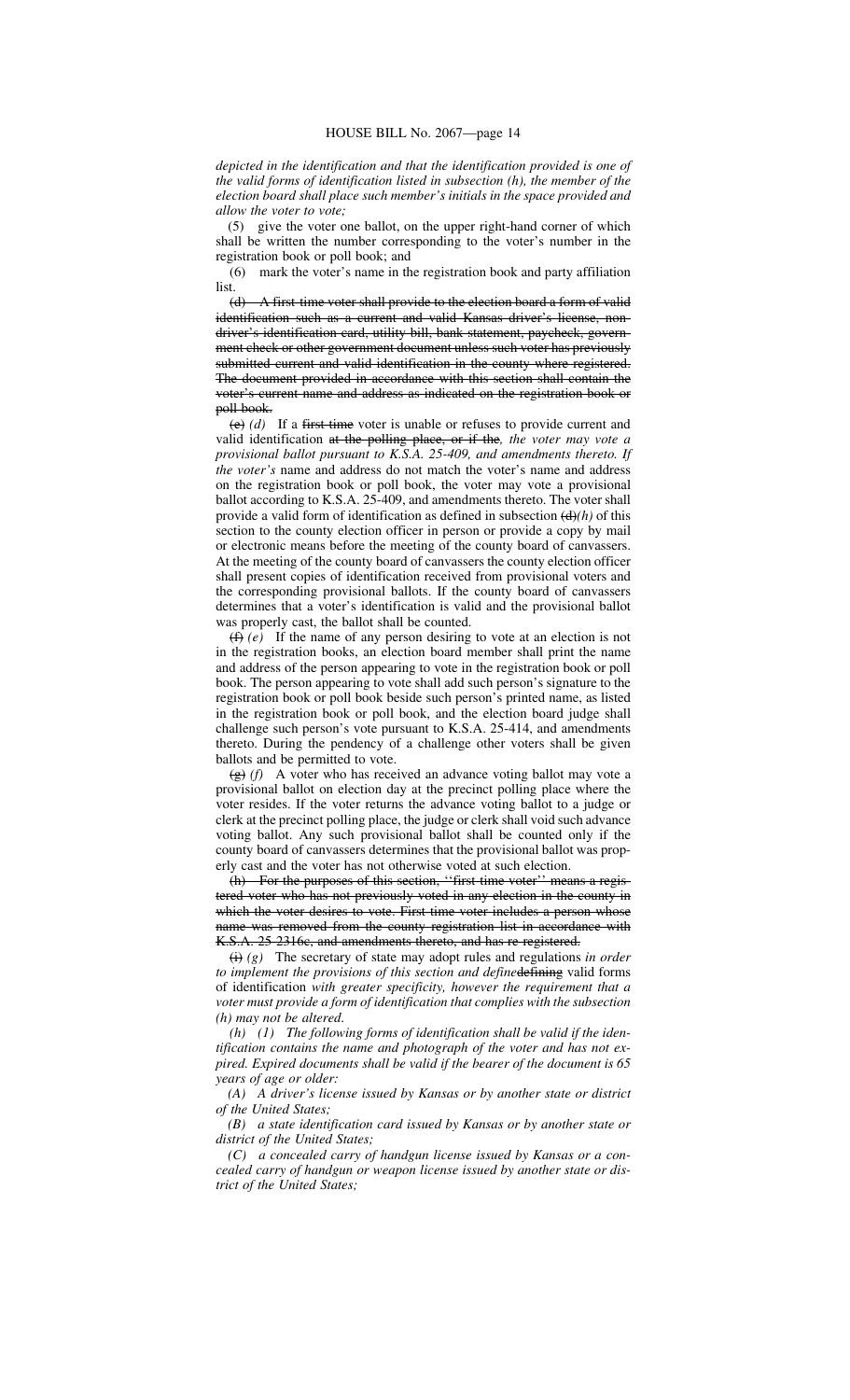*(D) a United States passport;*

*(E) an employee badge or identification document issued by a municipal, county, state, or federal government office or agency;*

*(F) a military identification document issued by the United States;*

*(G) a student identification card issued by an accredited postsecondary institution of education in the state of Kansas; or*

*(H) a public assistance identification card issued by a municipal, county, state, or federal government office or agency.*

(2) If the address on the submitted form of identification is not current, the person may submit any one of the following documents in addition to the identification above to establish the person's current address: a utility bill, bank statement, paycheck, government check or other government document. Documents provided in accordance with this section shall contain the voter's current name and address as indicated on the registration book or poll book.

(3) *(2) If the person fails to furnish the identification required by this subsection, the person shall be allowed to vote a provisional ballot. The canvassing board shall determine the validity of the ballot pursuant to K.S.A. 25-3002, and amendments thereto.*

*(i) The following persons are exempt from the photographic identification document requirements of this section:*

*(1) Persons with a permanent physical disability that makes it impossible for such persons to travel to a county or state office to obtain a qualifying form of identification and have qualified for permanent advance voting status under K.S.A. 25-1124, and amendments thereto;*

*(2) members of the uniformed service on active duty who, by reason of such active duty, are absent from the county on election day;*

*(3) members of the merchant marine who, by reason of service in the merchant marine, are absent from the county on election day;*

*(4) the spouse or dependent of a member referred to in paragraph (2) or (3), who, by reason of the active duty or service of the member, is absent from the county on election day; and*

*(5) any voter whose religious beliefs prohibit photographic identification. Any person seeking an exemption under this provision must complete and transmit a declaration concerning such religious beliefs to the county election officer or the Kansas secretary of state. The declaration form shall be available on the official website of the Kansas secretary of state.*

Sec. 12. K.S.A. 2010 Supp. 25-3002 is hereby amended to read as follows: 25-3002. (a) The rules prescribed in this section shall apply to:

(1) The original canvass by election boards.

(2) Intermediate and final canvasses by county boards of canvassers.

(3) Final canvass by the state board of canvassers.

(4) All election contests.

(5) All other officers canvassing or having a part in the canvass of any election.

(b) Rules for canvassers:

(1) No ballot, or any portion thereof, shall be invalidated by any technical error unless it is impossible to determine the voter's intention. Determination of the voter's intention shall rest in the discretion of the board canvassing in the case of a canvass and in the election court in the case of an election contest.

(2) The occurrences listed in this subpart (2) shall not invalidate the whole ballot but shall invalidate that portion, and that portion only, in which the occurrence appears. The votes on such portion of the ballot shall not be counted for any candidate listed or written in such portion, but the remainder of the votes in other portions of the ballot shall be counted. The occurrences to which this subpart (2) shall apply are:

(A) Whenever a voting mark shall be made in the square at the left of the name of more than one candidate for the same office, except when the ballot instructs that more than one candidate is to be voted.

(B) Whenever a voting mark is placed in the square at the left of a space where no candidate is listed.

(3) When a registered voter has cast a provisional ballot intended for a precinct other than the precinct in which the voter resides but located within the same county, the canvassers shall count the votes for those offices or issues which are identical in both precincts. The canvassers shall not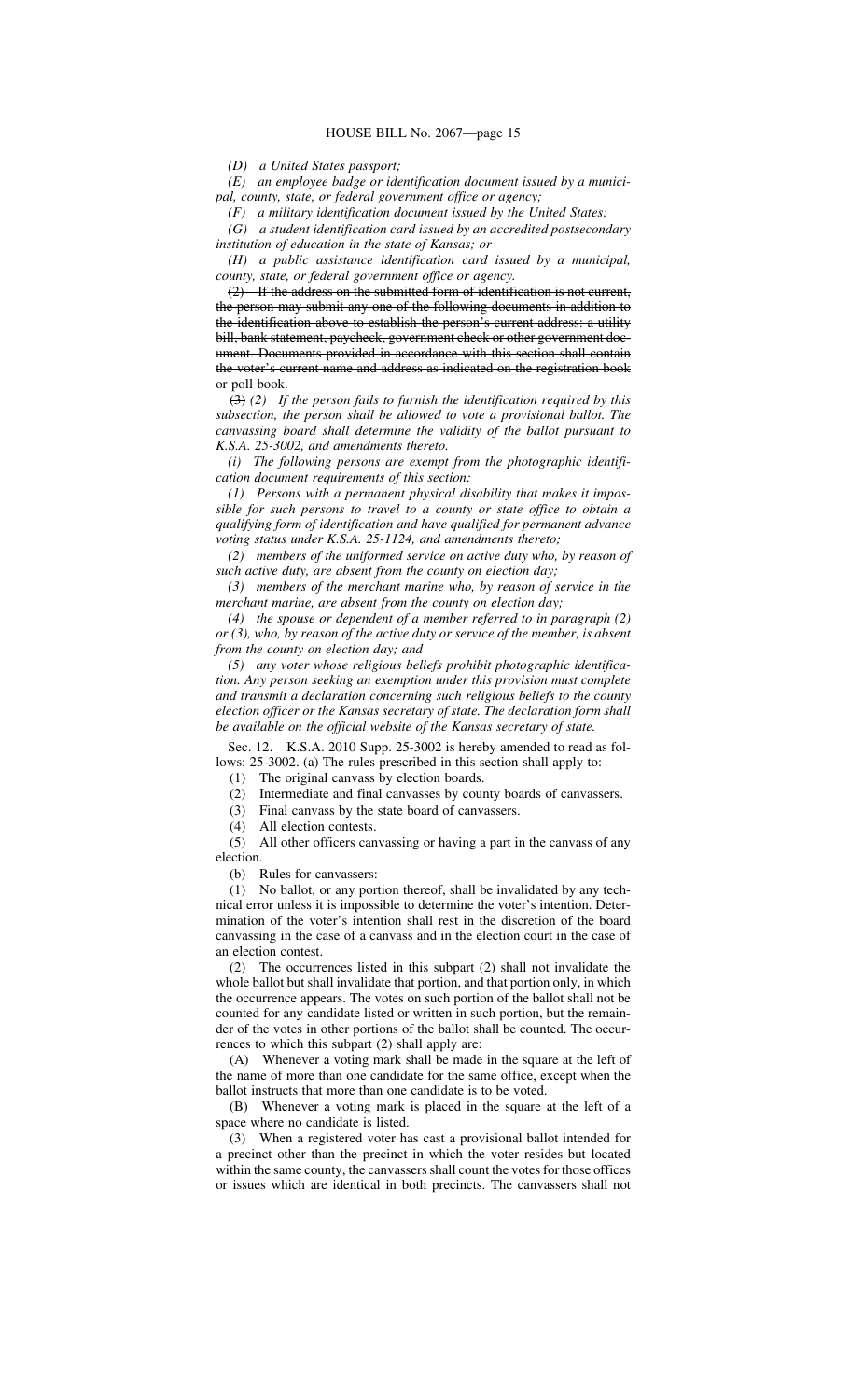count the votes for those offices or issues which differ from the offices or issues appearing on the ballot used in the precinct in which the voter resides.

(4) A write-in vote for those candidates for the offices of governor and lieutenant governor shall not be counted unless the pair of candidates have filed an affidavit of candidacy pursuant to K.S.A. 25-305*,* and amendments thereto, and:

(A) Both candidates' names are written on the ballot; or

(B) only the name of the candidate for governor is written on the ballot.

(5) A write-in vote for those candidates for the offices of president and vice-president shall not be counted unless the pair of candidates have filed an affidavit of candidacy pursuant to K.S.A. 25-305*,* and amendments thereto, and:

(A) Both candidates' names are written on the ballot; or

(B) only the name of the candidate for president is written on the ballot.<br>(6) A write-in vote for candidates for state offices elected on a statewide (6) A write-in vote for candidates for state offices elected on a statewide basis other than offices subject to paragraph (4) shall not be counted unless the candidate has filed an affidavit of candidacy pursuant to K.S.A. 25-305, and amendments thereto.

(7) Any advance voting or mail ballot whose envelope containing the voter's written declaration is unsigned, shall be wholly void and no vote thereon shall be counted.

(8) No ballot cast by a first-time voter as defined by K.S.A. 25-1122, and amendments thereto, or K.S.A. 25-2908, and amendments thereto, shall be counted if the voter fails to provide valid identification *as defined by K.S.A. 25-2908, and amendments thereto*.

Sec. 13. K.S.A. 2010 Supp. 65-2418 is hereby amended to read as follows: 65-2418. (a) (1) The secretary shall fix and charge by rules and regulations the fees to be paid for certified copies or abstracts of certificates or for search of the files for birth, death, fetal death, marriage or divorce records when no certified copy or abstract is made. Except as otherwise provided in this section, the secretary shall remit all moneys received by or for the secretary from fees, charges or penalties, under the uniform vital statistics act*,* and amendments thereto, to the state treasurer in accordance with the provisions of K.S.A. 75-4215, and amendments thereto. Upon receipt of each such remittance, the state treasurer shall deposit the entire amount in the state treasury to the credit of the civil registration and health statistics fee fund created by K.S.A. 2010 Supp. 65-2418e, and amendments thereto.

(2) The secretary shall not charge any fee for a certified copy of a certificate or abstract or for a search of the files or records if the certificate, abstract or search is requested by a person who exhibits correspondence from the United States department of veterans affairs or the Kansas commission on veterans' affairs which indicates that the person is applying for benefits from the United States department of veterans affairs and that such person needs the requested information to obtain such benefits, except that, for a second or subsequent certified copy of a certificate, abstract or search of the files requested by the person, the usual fee shall be charged. The secretary may provide by rules and regulations for exemptions from such fees.

*(3) The secretary shall not charge or accept any fee for a certified copy of a birth certificate if the certificate is requested by any person who is 17 years of age or older for purposes of meeting the voter registration requirements of K.S.A. 25-2309, and amendments thereto. Such person shall swear under oath: (1) That such person plans to register to vote in Kansas; and (2) that such person does not possess any of the documents that constitute evidence of United States citizenship under K.S.A. 25-2309(l), and amendments thereto. The affidavit shall specifically list the documents that constitute evidence of United States citizenship under K.S.A. 25-2309(l), and amendments thereto.*

(3) *(4)* Upon receipt of any such remittance of a fee for a certified copy of a birth certificate or abstract, \$3 of each such fee for the first copy of a birth certificate or abstract and \$1 of each such fee for each additional copy of the same birth certificate or abstract requested at the same time shall be remitted to the state treasurer in accordance with the provisions of K.S.A. 75-4215, and amendments thereto. Upon receipt of each such remittance, the state treasurer shall deposit the entire amount in the state treasury to the credit of the permanent families account of the family and children invest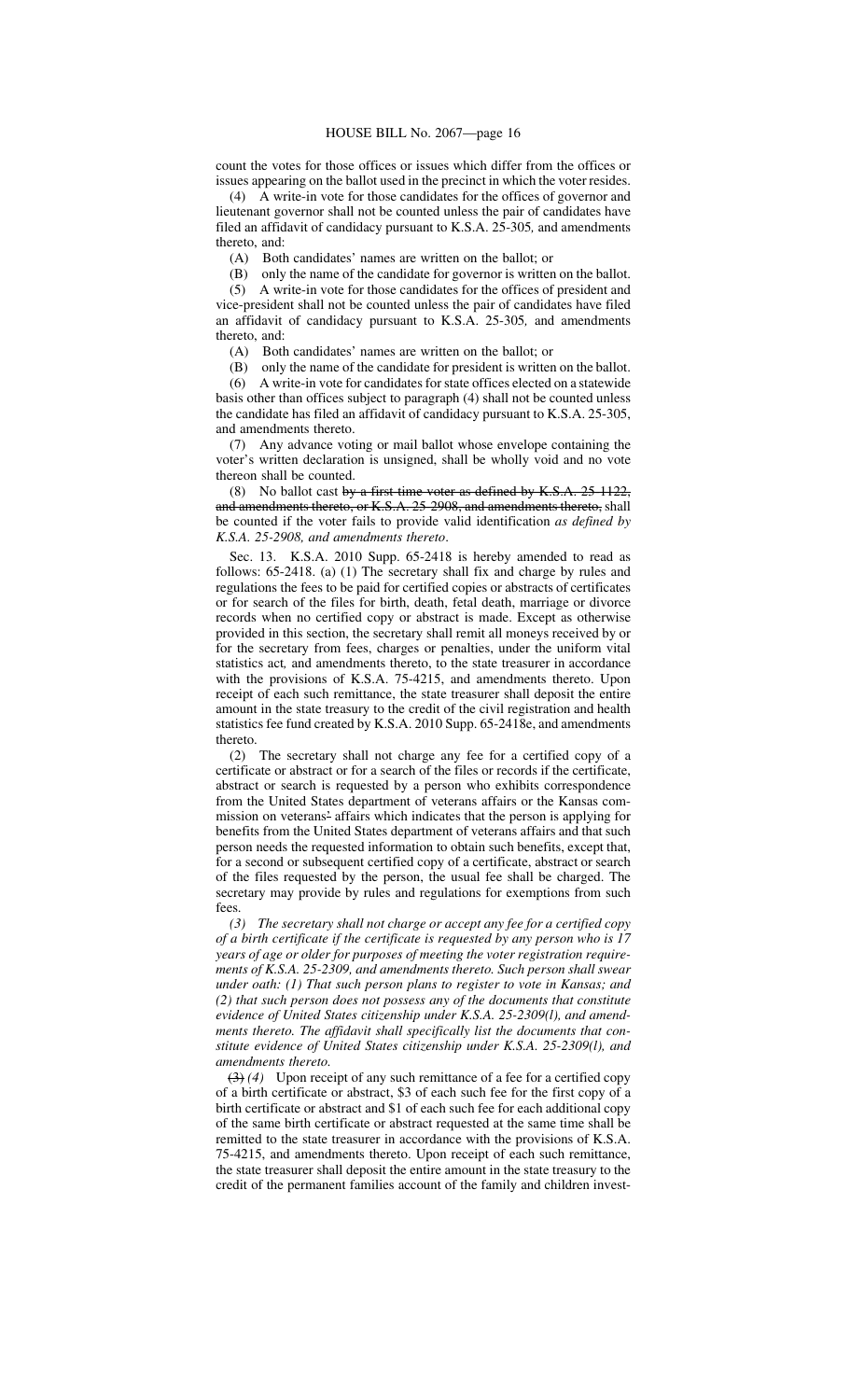ment fund created by K.S.A. 38-1808, and amendments thereto. The balance of the money received for a fee for a certified copy of a birth certificate or abstract shall be remitted to the state treasurer in accordance with the provisions of K.S.A. 75-4215, and amendments thereto. Upon receipt of each such remittance, the state treasurer shall deposit the entire amount in the state treasury to the credit of the civil registration and health statistics fee fund created under this act.

(4) *(5)* Upon receipt of any such remittance of a fee for a certified copy of a death certificate or abstract, \$4 of each such fee for the first certified copy of a death certificate or abstract and \$2 of each such fee for each additional copy of the same death certificate or abstract requested at the same time shall be remitted to the state treasurer in accordance with the provisions of K.S.A. 75-4215, and amendments thereto. Upon receipt of each such remittance, the state treasurer shall deposit the entire amount in the state treasury to the credit of the district coroners fund created by K.S.A. 22a-245, and amendments thereto. The balance of the money received for a fee for a certified copy of a death certificate or abstract shall be remitted to the state treasurer in accordance with the provisions of K.S.A. 75-4215, and amendments thereto. Upon receipt of each such remittance, the state treasurer shall deposit the entire amount in the state treasury to the credit of the civil registration and health statistics fee fund created by K.S.A. 2010 Supp. 65-2418e, and amendments thereto.

(b) Subject to K.S.A. 65-2415, and amendments thereto, the national office of vital statistics may be furnished copies or data it requires for national statistics. The state shall be reimbursed for the cost of furnishing the data. The data shall not be used for other than statistical purposes by the national office of vital statistics unless so authorized by the state registrar of vital statistics.

New Sec. 14. The secretary of state shall provide advance notice of the personal identification requirements of this act in a manner calculated to inform the public generally of the requirements for forms of personal identification as provided in this act. Such advance notice shall include, at a minimum, the use of advertisements and public service announcements in print, broadcast television, radio and cable television media, as well as the posting of information on the opening pages of the official internet websites of the secretary of state and governor.

New Sec. 15. The boards of county commissioners shall designate a county office or department to provide assistance at no charge to any person applying for a birth certificate from the state registrar of vital statistics for the purpose of registering to vote. Such county departments shall transmit the necessary forms to the state registrar's office at no cost to the person applying for the birth certificate.

Sec. 16. K.S.A. 25-208a is hereby amended to read as follows: 25- 208a. (a) Within 10 days, Saturdays, Sundays and holidays not included, from the date of the filing of nomination petitions or a declaration of intention to become a candidate for United States senator or representative or for state office, the secretary of state shall determine the validity of such petitions or declaration.

The secretary of state shall send a copy of all petitions to the county election officer of the county of the district in which the nomination petition was passed. The county election officer shall check the petitions only for valid signatures and certify the results of such check to the secretary of state within 10 days<del>, Saturdays, Sundays and holidays not included,</del> of the date the petitions were filed with the secretary. The secretary of state upon receipt of the validated petition from the county election officer shall notify the candidate of the validity of the petition.

(b) Within three days from the date of the filing of nomination petitions or a declaration of intention to become a candidate for county or township office or for precinct committeeman or committeewoman, the county election officer shall determine the validity of such petitions or declaration.

(c) If any nomination petitions or declarations are found to be invalid, the secretary of state or the county election officer, as the case may be, shall notify the candidate on whose behalf the petitions or declaration was filed that such nomination petitions or declaration have been found to be invalid and the reason for the finding. Such candidate may make objection to the finding of invalidity by the secretary of state or the county election officer in accordance with K.S.A. 25-308*,* and amendments thereto.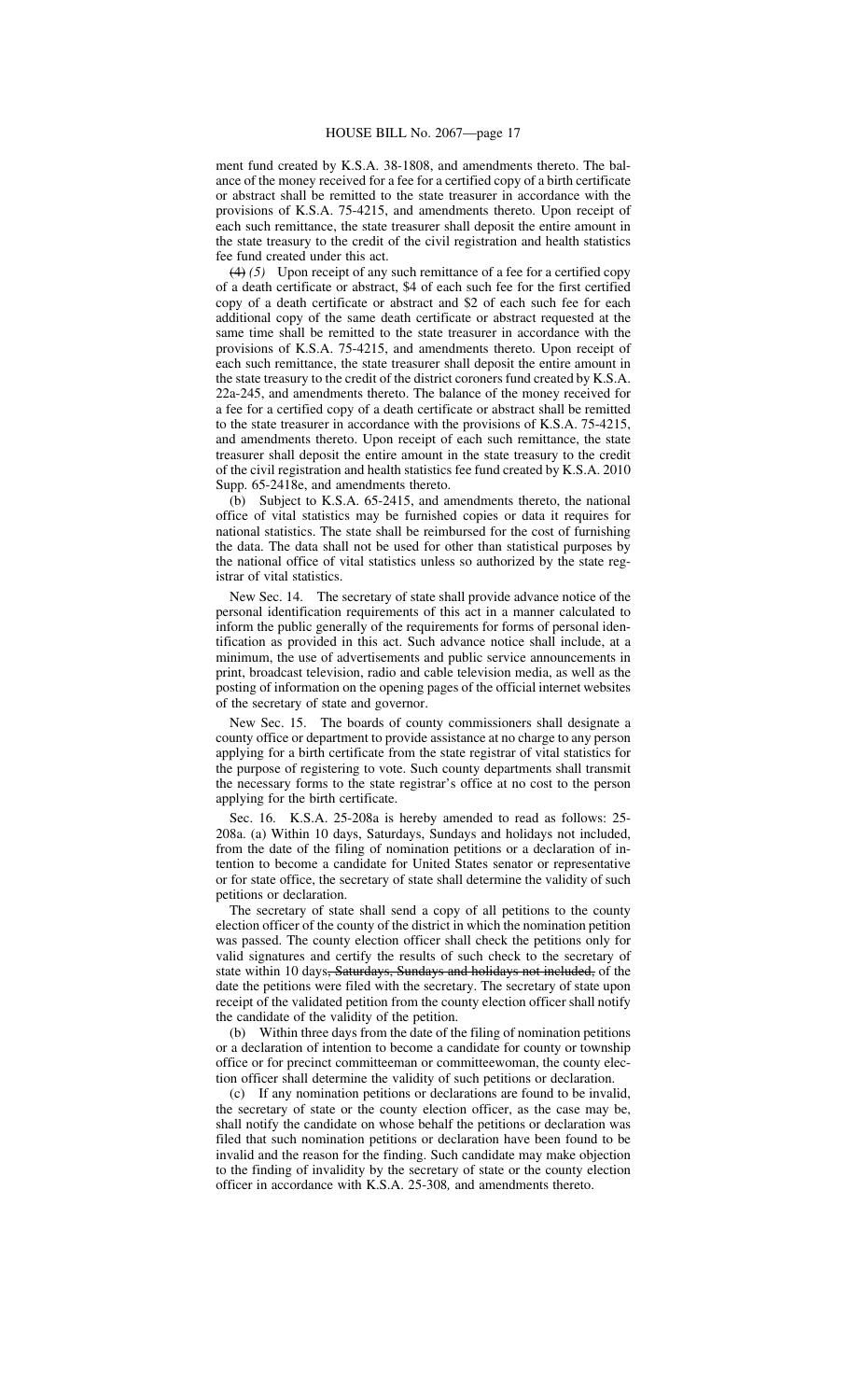Sec. 17. K.S.A. 25-3203 is hereby amended to read as follows: 25- 3203. If the secretary of state fails to receive the final abstract of the intermediate canvass of any national or state election from any county by the second Tuesday next after any election, the secretary shall dispatch a special messenger to obtain a copy of the same, and the county election officer shall immediately, on demand of such messenger, make out and deliver to such messenger the copy required. Thereupon, the messenger shall deliver such copy to the secretary of state without delay. The expenses of such messenger shall be paid by the secretary of state, and the secretary of state shall be reimbursed therefor by such county.

*Any county conducting a recount pursuant to K.S.A. 25-3107, and amendments thereto, shall notify the secretary of state of the recount and shall set a date, subject to approval by the secretary of state, when the county election officer shall submit the intermediate abstract of the county to the secretary of state.*

Sec. 18. K.S.A. 2010 Supp. 25-3104 is hereby amended to read as follows: 25-3104. The original canvass of every election shall be performed by the election boards at the voting places. The county election officer shall present the original returns, together with the ballots, books and any other records of the election, for the purpose of canvass, to the county board of canvassers at any time between 8:00 *8* a.m. and 10:00 *10* a.m. on the Friday *Monday* next following any election held on a Tuesday, except that the county election officer may move the canvass to the Monday next *second Thursday* following the election if notice is published prior to the canvass in a newspaper with general circulation in the county. For elections not held on a Tuesday, the canvass by the county board of canvassers shall be held on a day and hour designated by it, and not later than the fifth day following the day of such election.

Sec. 19. K.S.A. 2010 Supp. 25-3107 is hereby amended to read as follows: 25-3107. (a) At the time of commencement of any canvass by the county board of canvassers the county election officer shall present to the county board of canvassers the preliminary abstracts of election returns, together with the ballots and records returned by the election boards. The county board of canvassers shall inspect and check the records presented by the county election officer and shall hear any questions which the county election officer believes appropriate for determination of the board. The county board of canvassers shall do what is necessary to obtain an accurate and just canvass of the election and shall finalize the preliminary abstract of election returns by making any needed changes, and certifying its authenticity and accuracy. The certification of the county board of canvassers shall be attested by the county election officer. Neither the county board of canvassers nor the county election officer shall open or unseal sacks or envelopes of ballots, except as is required by K.S.A. 25-409, 25-1136 and 25-1337, and amendments thereto, or other specific provision of law or as is authorized to carry out a recount under subsection (b).

(b) If a majority of the members of the county board of canvassers shall determine that there are manifest errors appearing on the face of the poll books of any election board, which might make a difference in the result of any election, or if any candidate shall request the recount of the ballots cast in all or in only specified voting areas for the office for which such person is a candidate, or if any registered elector who cast a ballot in a question submitted election requests a recount in all or only specified voting areas to determine the result of the election, the county board of canvassers shall cause a special election board appointed by the county election officer to meet under the supervision of the county election officer and recount the ballots with respect to any office or question submitted specified by the county board of canvassers or requested by such candidate or elector. If a recount is required in a county that uses optical scanning systems as defined in K.S.A. 25-4601 et seq., and amendments thereto, or electronic or electromechanical voting systems, as defined in K.S.A. 25-4401, and amendments thereto, the method of conducting the recount shall be at the discretion of the person requesting such recount. The county election officer shall not be a member of such special election board. Before the special election board meets to recount the ballots upon a properly filed request, the party who makes the request shall file with the county election officer a bond, with security to be approved by the county or district attorney, conditioned to pay all costs incurred by the county in making such recount. In the event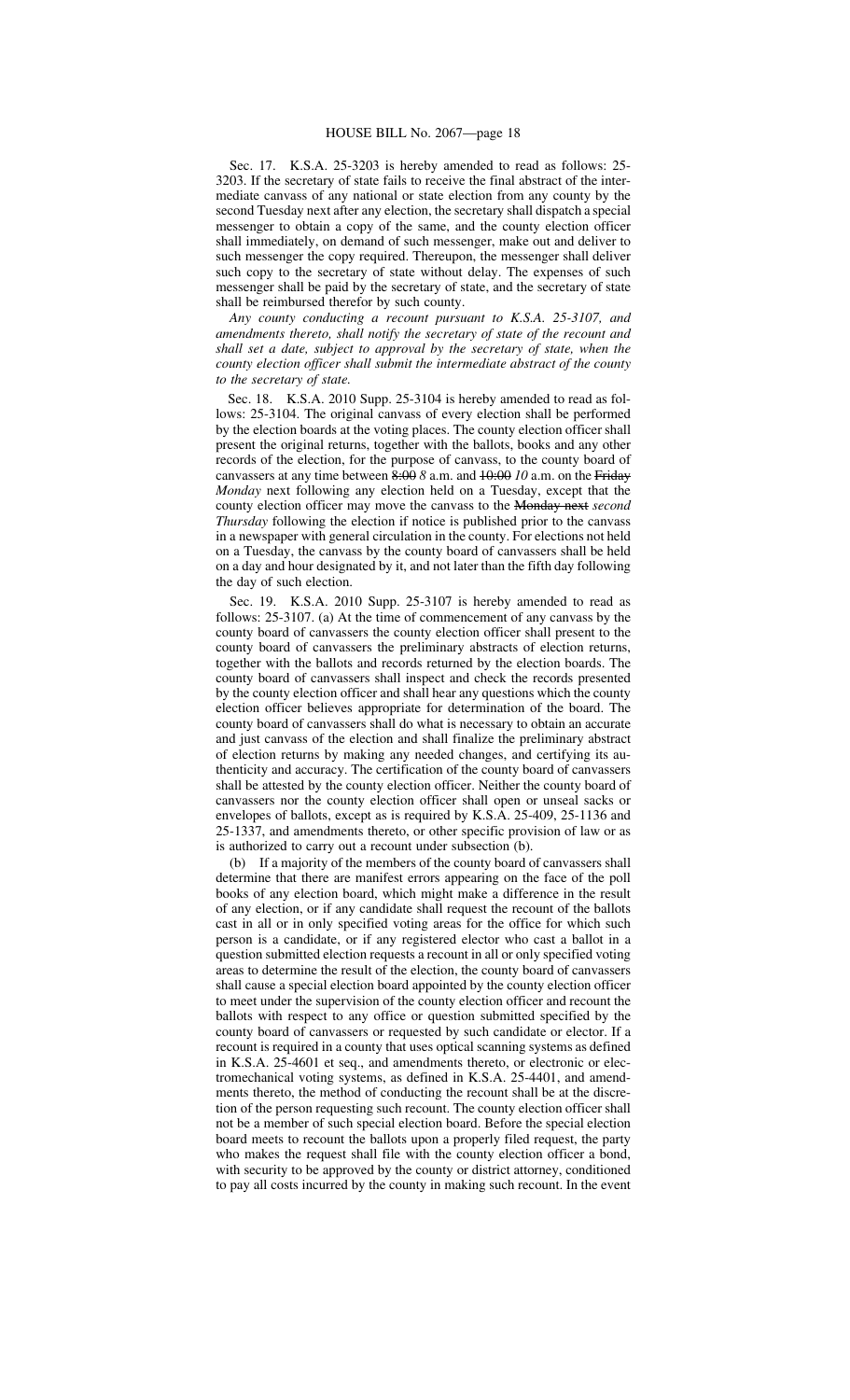## HOUSE BILL No. 2067—page 19

that the candidate requesting the recount is declared the winner of the election as a result of the recount, or if as a result of the recount a question submitted is overturned, no action shall be taken on the person's bond and the county shall bear the costs incurred for the recount. Any recount must be requested in writing and filed with the county election officer not later than  $12:00$  noon on the Monday following the election or, if the canvass is held on Monday, not later than 5:00 p.m. on the Tuesday next following the election *5 p.m. on the day following the meeting of the county board of canvassers*. The request shall specify which voting areas are to be recounted. The county election officer shall immediately notify any candidate involved in the election for which such recount is requested, or shall notify the county chairperson of each candidate's party. Any such recount shall be initiated not later than the following day and shall be completed not later than 5:00-5 p.m. on Friday of such week or, if the recount request is made on the Tuesday after the election because of a Monday canvass, not later than 5:00 p.m. the next following Monday *the fifth day following the filing of the request for a recount, including Saturdays, Sundays and holidays.* Upon completion of any recount under this subsection, the election board shall package and reseal the ballots as provided by law and the county board of canvassers shall complete its canvass. The members of the special election board shall be paid as prescribed in K.S.A. 25-2811, and amendments thereto, for time actually spent making the recount.

(c) (1) The provisions of this subsection shall apply to candidates at any election for:

(A) Any state or national office elected on a statewide basis;

(B) the office of president or vice president of the United States;

(C) the office of members of United States house of representatives;

(D) office of members of state senate or house of representative whose district is located in two or more counties; and

(E) office of members of state board of education.

(2) Any candidate may request a recount in one or more counties. Any such recount must be requested in writing and filed with the secretary of state not later than 12:00 noon on the Monday following the election or, if the canvass in one or more counties in the district is held on Monday, not later than 5:00 p.m. on the Tuesday next following the election *5 p.m. on the second Friday following the election*. The request shall specify which counties are to be recounted. If a recount is required in a county that uses optical scanning systems as defined in K.S.A. 25-4601, and amendments thereto, or electronic or electromechanical voting systems, as defined in K.S.A. 25-4401, and amendments thereto, the method of conducting the recount shall be at the discretion of the person requesting such recount. Except as provided by this subsection and subsection (d), the person requesting the recount shall file with the secretary of state a bond, with security to be approved by the secretary of state, conditioned to pay all costs incurred by the counties and the secretary of state in making such recount. The amount of the bond shall be determined by the secretary of state. A candidate described in paragraphs (D) and (E) of subsection (c)(1) may post a bond as provided by subsection (b) in lieu of the bond required by this subsection. In the event that the candidate requesting the recount is declared the winner of the election as a result of the recount, no action shall be taken on the candidate's bond and the counties shall bear the costs incurred for the recount.

(3) The secretary of state immediately shall notify each county election officer affected by the recount and any candidate involved in the election for which such recount is requested. If the candidate cannot be reached, then the secretary of state shall notify the state chairperson of such candidate's party. Any such recount shall be conducted under the supervision of the county election officers at the direction of the secretary of state, and shall be initiated not later than the following day and shall be completed not later than 5:00 *5* p.m. on Friday of such week or, if the request is made on the Tuesday after the election because of a Monday canvass, not later than 5:00 p.m. on the next following Monday *the fifth day following the filing of the request for a recount, including Saturdays, Sundays and holidays*. Each county election officer involved in the recount shall appoint a special election board to recount the ballots. The members of the special election board shall be paid as prescribed in K.S.A. 25-2811*,* and amendments thereto*,* for time actually spent making the recount. Upon completion of any recount under this subsection, the special election board in each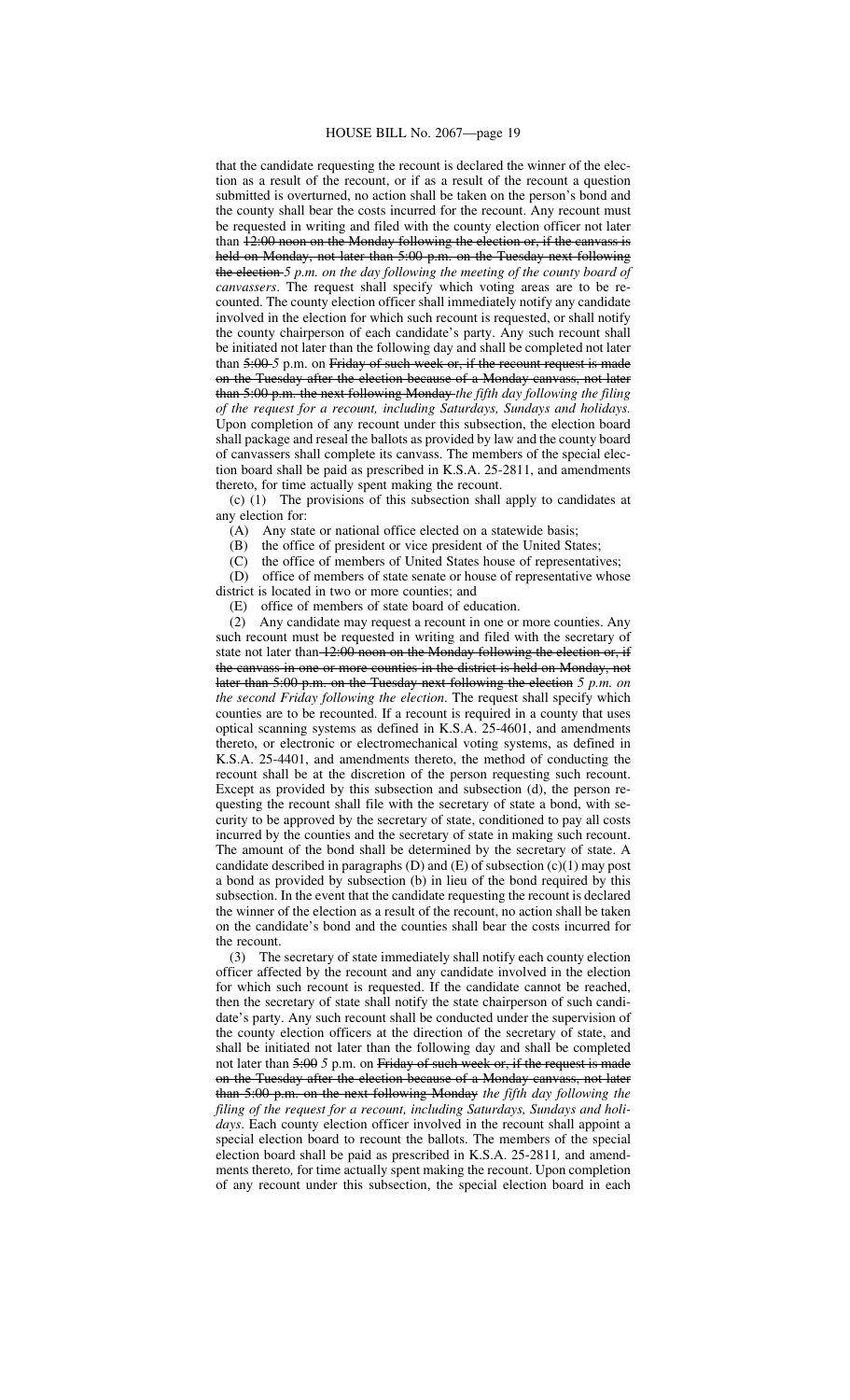county shall package and reseal the ballots as provided by law and the county board of canvassers shall complete its canvass. The county election officer in each county immediately shall certify the results of the recount to the secretary of state.

(d) (1) The provisions of this subsection shall apply to candidates at general elections for:

(A) Any state or national office elected on a statewide basis;

(B) the office of president or vice president of the United States;

(C) the office of members of United States house of representatives;

(D) office of members of state senate or house of representative; and

(E) office of members of state board of education.

(2) Whenever the election returns reflect that a candidate for office was defeated by one-half <sup>1</sup> ⁄<sup>2</sup> of one percent *1%* or less of the total number of votes cast and if such candidate requests a recount in one or more counties of the ballots, the state shall bear the cost of any recount performed using the method by which such ballots were counted originally.

(3) Not later than 60 days following a recount conducted pursuant to this subsection, the board of county commissioners of each county in which the recount occurred shall certify to the secretary of state the amount of all necessary direct expenses incurred by the county. Payment for such expenses shall be made to the county treasurer of the county upon warrants of the director of accounts and reports pursuant to vouchers approved by the secretary of state. Upon receipt of such payment and reimbursements, the county treasurer shall deposit the entire amount thereof in the county election fund, if there is one and if there is not then to the county general fund.

(4) The secretary of state, with the advice of the director of accounts and reports, shall determine the correctness of each amount certified under this section and adjust any discrepancies discovered before approving vouchers for payment to any county.

Sec. 20. If any provision of this act is held to be unconstitutional under the United States or Kansas constitutions, that provision shall be severed from the act, and the other provisions of this act shall remain valid and in effect.

Sec. 21. K.S.A. 25-208a, 25-2203, 25-2352 and 25-3203 and K.S.A. 2010 Supp. 8-1324, 25-1122, 25-1122d, 25-1123, 25-1124, 25-1128, 25- 2309, 25-2320, 25-2908, 25-3002, 25-3104, 25-3107 and 65-2418 are hereby repealed.